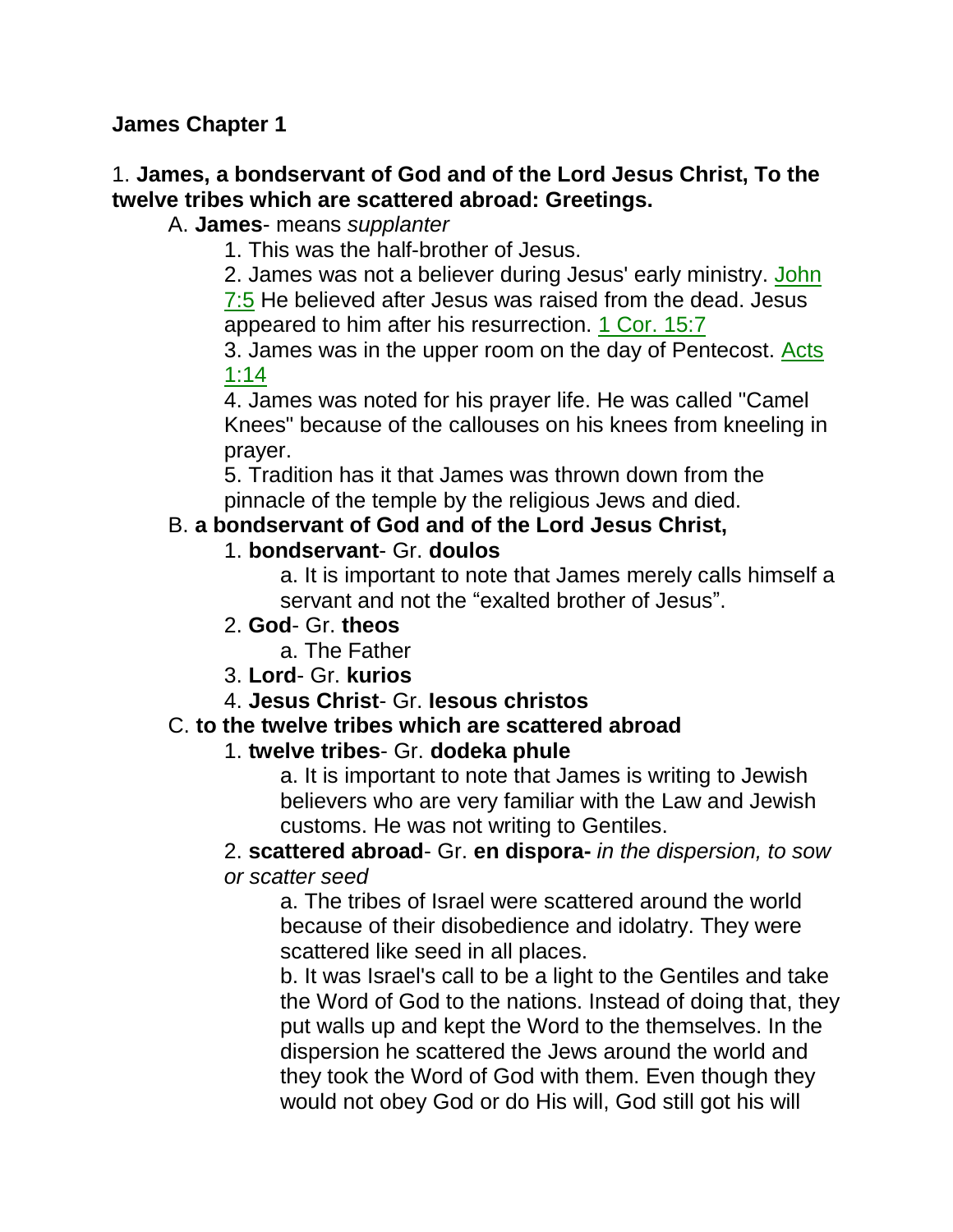done in the earth.

c. The first forced dispersion was when Assyria took away the northern 10 tribes. They never returned. This was the widest dispersion. The second dispersion was when the two southern tribes were taken away to Babylon. Many returned but not all. The third dispersion was at 70 A.D.

D. **greetings**- Gr. **chairo**- *to be full of cheer, to rejoice exceedingly, to be well, thrive*

#### 2. **My brethren, count it all joy when you fall into various trials,**  A. **My brethren,**

1. **brethren-** Gr. **adelphos**- *sharing the same womb.* a. This is his Jewish believing brethren.

### B. **count it all joy when you fall into various trials**

- 1. **count** Gr. **hegeomai-** *to esteem, count, lead the way*
- 2. **all-** Gr. **pas**
- 3. **joy** Gr. **chara**
	- a. This is a fruit of the Spirit and is supernatural. This is a hallmark of a spiritual Christian. They have joy in the midst of pressure and trial.

#### 4. **fall**- Gr. **peripipto**- *to fall into something that is all around*

- a. Various temptations and trials surround us every day. Sometimes we fall into them.
- b. A wise man or woman will avoid many of these, but some are unavoidable.

### 5. **various**- Gr. **poikolos**- *various colors, variegated, of various sorts*

- a. In this world we will face various shades of trials and temptations, but no matter what shade of test that comes our way, God has a shade of grace that will meet the need and cause us to triumph!
- b. God's grace is multi-faceted [**poikolos**] 1 Pet. 4:10 For every shade of temptation and trial there is a shade of grace to meet it and overcome it!

#### 6. **trials**- Gr. **peirasmos**- *an experiment, attempt, trial, proving, temptation*

a. These trials come from the enemy and are trials to find our breaking point. God tests [Gr. **dokimazo**] as well but these tests are to approve us and show us genuine. They are entirely two different kinds of testings.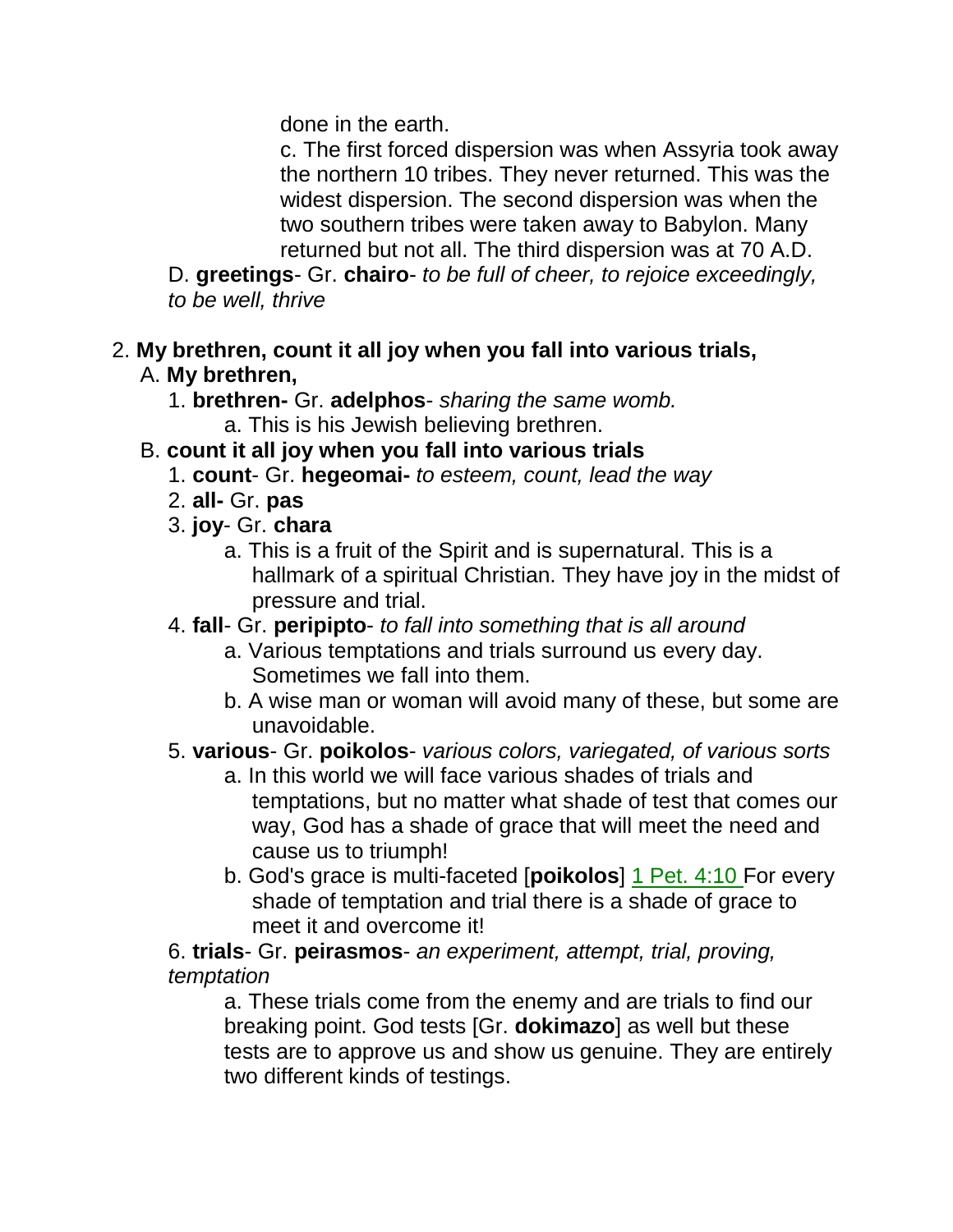### 3. **knowing that the testing of your faith produces patience.**

- A. **knowing** Gr. **ginosko** *to grow in knowledge progressively*
- B. **testing** Gr. **dokimion** *the test by fire to prove genuineness*
	- 1. There are two words for test in the NT. The first is **peirazo** which means to test to find the breaking point. The other is **dokimazo** which means to test to prove what is genuine.
	- 2. The enemy tests us to find our breaking point or to get us to sin. God tests in order to approve us as genuine and what He has given to us in genuine and to promote us to greater service.
- C. **faith** Gr. **pistis**
	- 1. The enemy tests us to find our breaking point. God allows this test so that our faith He has given to us will be seen as genuine. 1 Pet. 1:7

### D. **produces**- Gr. **katergazomai**- *to work from the inside to the outside, to carry out*

- 1. This Greek word was used of mining out ore from the depths of the earth and bringing to the surface in order to be used by man.
- 2. Patience is in us by the Holy Spirit. It is a fruit of our re-born spirit. The testing of our faith brings out patience from the depths of our spirit to the surface of our life for others to see.

### E. **patience**- Gr. **hupomone**- *to remain under*

- 1. The patience of God in us will empower us to remain under pressure and not run. Often the enemy will turn up the heat and send uncomfortable circumstances to us. The flesh will run or leave when this happens. If we do this we often will abdicate our place God has called us to. No, we must stand our ground and remain under the pressure and overcome.
- 2. Many Christians jump out of jobs, churches, and relationships when the going gets tough. Maturity comes from sticking it out in the hard places of life and putting down roots. No root, no fruit!

### 4. **But let patience have** *its* **perfect work, that you may be perfect and complete, lacking nothing.**

### A. **But let patience have its perfect work**,

- 1. **patience** Gr. **hupomone** *to remain under*
- 2. **perfect** Gr. **teleios** *brought to its end, finished, wanting nothing necessary to completeness, full grown, adult, of full age, mature*
- 3. **work** Gr. **ergon**

### B. **that you may be perfect and complete**

1. **perfect**- Gr. **teleios**- *brought to its end, finished, wanting nothing*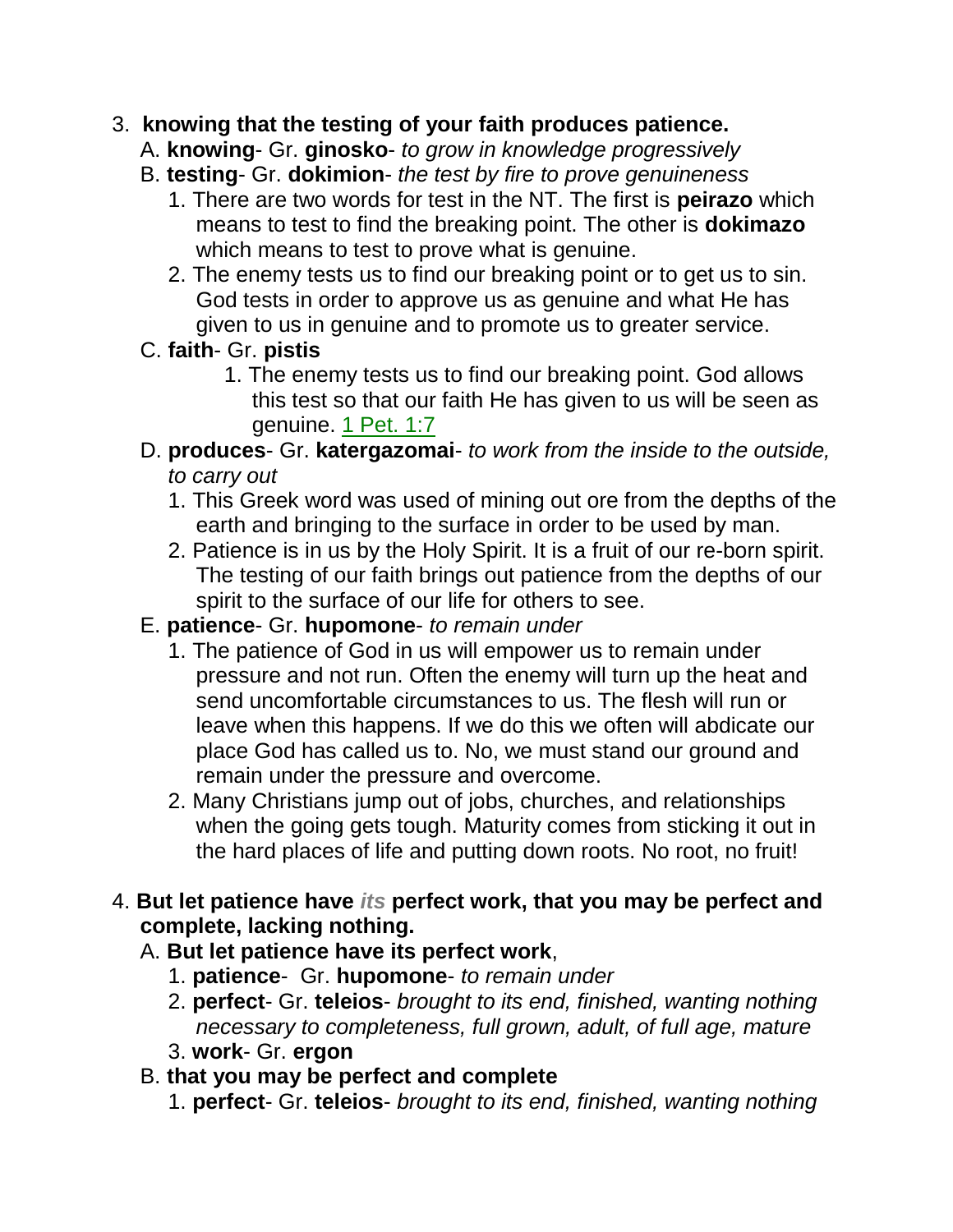*necessary to completeness, full grown, adult, of full age, mature* a. Time is always involved in the process of maturity. 1Pe\_5:10

2. **complete**- Gr. **holokleros**- *complete in all its parts, in no part wanting or unsound, complete, entire, whole, complete in all respects, consummate*

## C. **lacking nothing**

- 1. **lacking** Gr. **leipo** *to leave, leave behind, forsake, to be left behind, to lag, be inferior, to be destitute of, to fail*
	- a. If you lack patience you will end up being left behind, being inferior in your life and ministry to what God wants you to be, and will fail in the end.
	- b. Through patience you will add to your faith, virtue, knowledge, temperance, godliness, brotherly kindness, love. 2Pe\_1:8-9

# 5. **If any of you lacks wisdom, let him ask of God, who gives to all liberally and without reproach, and it will be given to him.**

### A. **If any of you lacks wisdom,**

1. **lacks**- Gr. **leipo**- *leave, leave behind, forsake, to be left behind, to lag, be inferior, to be destitute of, to fail*

a. The previous verse says that when patience has its perfect work you will lack in nothing. Here in this verse we see if we lack wisdom we need to ask God for it. Putting the two verses together must mean that in order for patience to have its perfect work we must have wisdom for that to happen. Wisdom and patience goes hand and hand. You can't have patience without wisdom and wisdom includes patience.

b. The wise way often is a longer path than a foolish way. It takes patience to walk out God's wisdom. Wisdom plans and lays foundations. This takes time. Foolishness builds on the sand. Wisdom builds on the rock. It takes longer to build on the rock than the sand.

c. The wisdom from above is full of good fruits. One is patience! James 3:17

2. **wisdom**- Gr. **sophia**- *wisdom, broad and full of intelligence; used of the knowledge of very diverse matters, skill in the management of affairs* 

B. **let him ask of God,**

1. **ask**- Gr. **aiteo**- *ask, demand, request, require*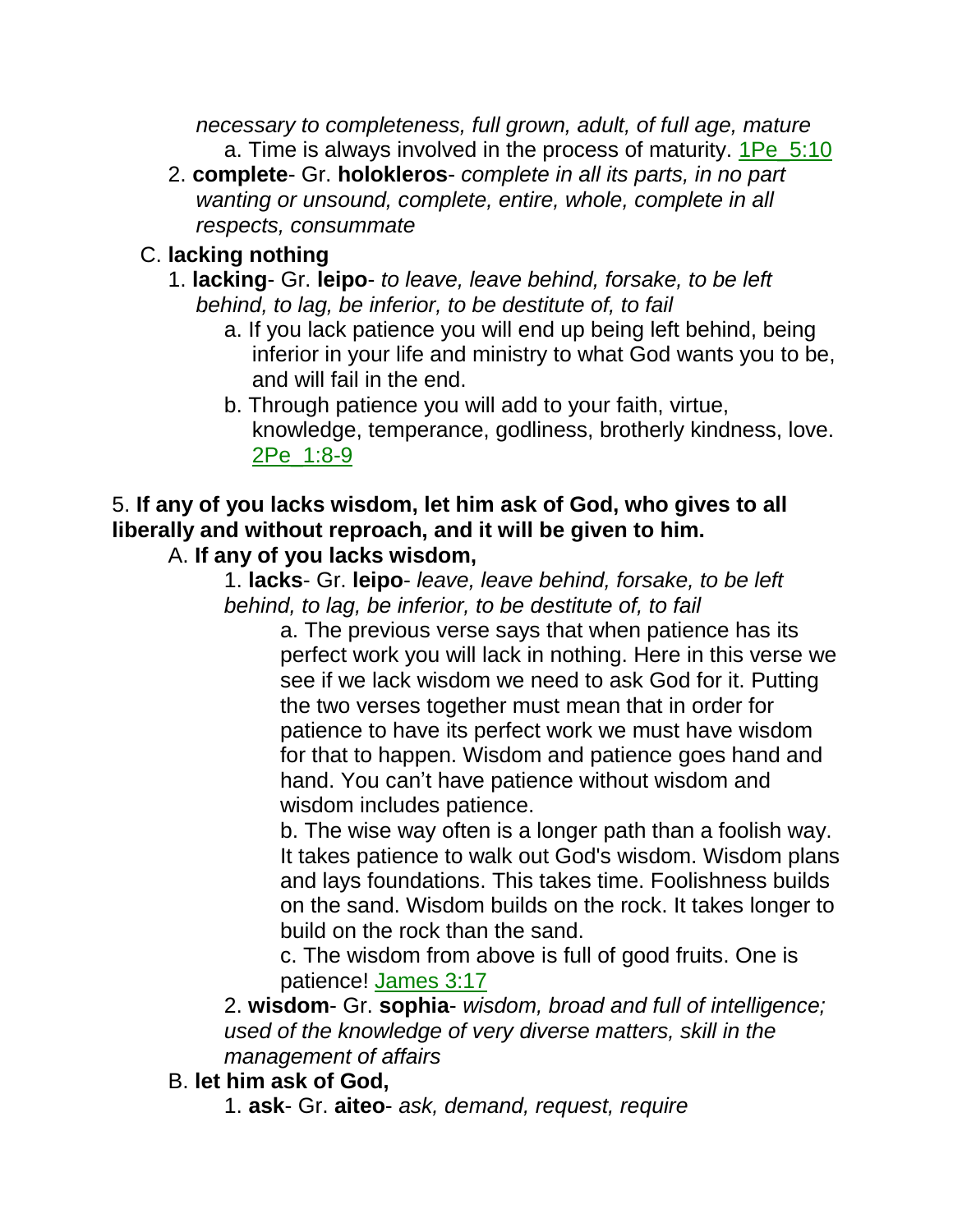a. We can expect fully to receive from God wisdom when we ask because He promised to give it.

- C. **who gives to all liberally and without reproach,**
	- 1. **gives** Gr. **didomi**
	- 2. **liberally** Gr. **haplos** *simply, openly, frankly, sincerely* a. God is a liberal giver. He is not stingy.
	- 3. **without reproach** Gr. **oneidezo** t*o reproach, upbraid, revile*

a. God will never answer your request for wisdom with, "Really, you don't know that!" or "Come on! You should know that by now!" He will always say, "That is a great request!"

b. Asking for wisdom is actually wise in itself!

c. God will never abrade us for lack of knowledge or understanding but he will for unbelief. Mar\_16:14

- D. **and it will be given to him.**
	- 1. **given** Gr. **didomi**

### 6. **But let him ask in faith, with no doubting, for he who doubts is like a wave of the sea driven and tossed by the wind.**

## A. **But let him ask in faith,**

- 1. **ask** Gr. **aiteo** *ask, demand, request, require*
- 2. **faith** Gr. **pistis** *firm persuasion, assurance*
	- a. God will never abrade for asking for wisdom, but he does abrade for unbelief. Mark 16:14 We must operate in faith to receive wisdom.
	- b. We are to pray in faith. Mat\_21:22; Mar\_11:22-24; 1Ti 2:8This means we must know God's will before we can have faith. We can know that it is God's will to give us wisdom for every situation because the Word tells us to ask for it.

# B. **with no doubting,**

- 1. **doubting** Gr. **diakrino** *to have a split decision, unsure which path or decision to make, waver between two options*
	- a. The Word is a lamp unto our feet and a guide to our path. It clearly shows us the way. It gives us the general will and path of God for us. Jesus is the Way. He is the Word of God. b. The Spirit of God will lead us in the right path specifically.
- C. **for he who doubts is like a wave of the sea driven and tossed by the wind.**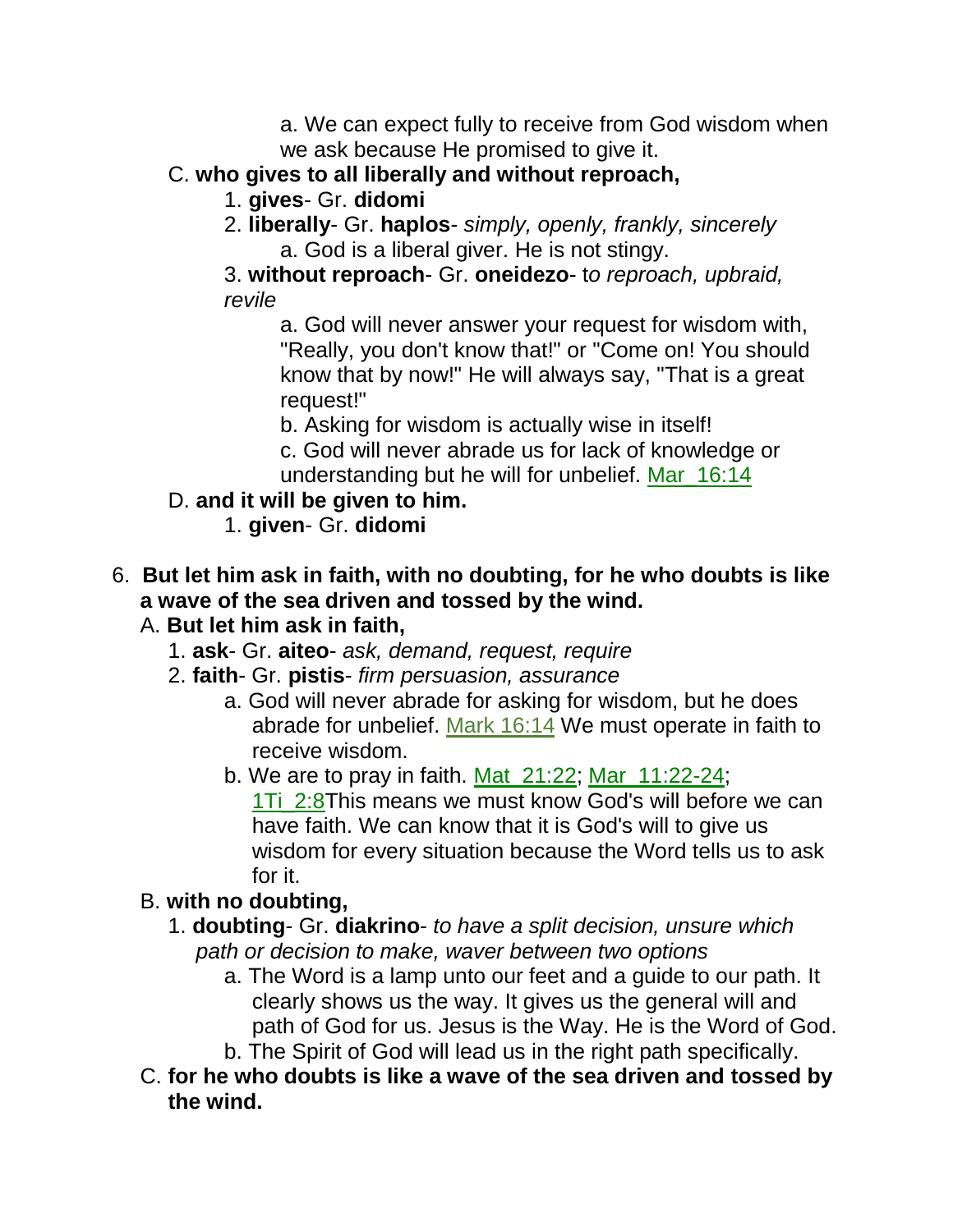- 1. **doubts** Gr. **diakrino** *to have a split decision, unsure which path or decision to make, waver between two options*
- 2. **like** Gr. **eiko** *the idea of faintness as a copy; to resemble*
- 3. **wave** Gr. **kludon-** *a dashing or surging wave, a surge, a violent agitation of the sea*
- 4. **sea** Gr. **thalassa**
	- a. Water is unstable. Gen. 49:4 It is easily moved.
	- b. Being established in faith is like being built on solid land. To lack that establishment is like being on the water.
- 5. **driven by wind** Gr. **anemizo** *to agitate or drive by the wind*
- 6. **tossed** Gr. **rhipizo** *to raise a breeze, put air in motion, whether for the sake of kindling a fire or cooling one's self, to toss to and fro, to agitate*
- 7. **For let not that man suppose that he will receive anything from the Lord;** 
	- A. **suppose** Gr. **oiomai-** to *make like (oneself), that is, imagine* (*be of the opinion*)
		- 1. This verse teaches us that God does not bestow His gifts and blessings irrespective of us. He requires faith. Universalism says that God blesses and saves man irrespective of faith. Here a man should not suppose or expect to receive **ANYTHING** from the Lord without faith.

### B. **receive**- Gr. **lambano**

- 1. We receive from the Lord by grace through faith.
- 2. We do not receive by the works of the Law.
- 3. We don't receive by hoping the Lord will bless us. We must ask and then believe we receive. Mark 11:24

### C. **Lord**- Gr. **kurios**

1. Salvation comes by faith in the Lord. Romans 10:9-10

### 8. **he is a double-minded man, unstable in all his ways.**

### A. **he is a double-minded man,**

- 1. **double-minded** Gr. **dipsuchos** *two-souled*
	- a. A double soul is one soul set on the earth, and the other on heaven.
	- b. A double soul is having conflicting thoughts, feelings, and decisions.
	- c. We need to be people with their mind made up. We need to feel one thing about things. We need to have our decision already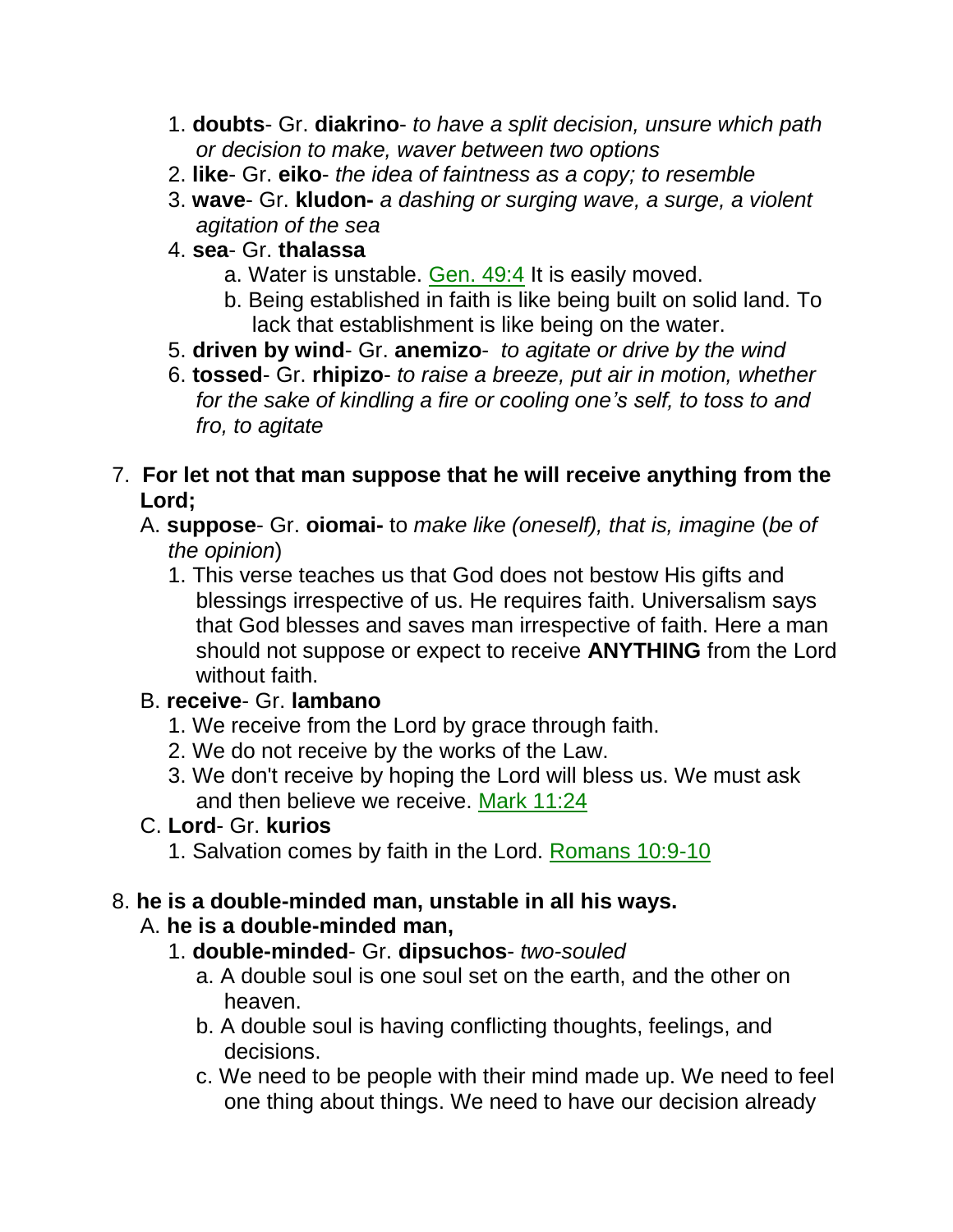made on what we are going to do when faced with the issues of life.

- 2. **man-** Gr. **aner** *husband, or man of distinction*
	- a. This is a specific defined word for man, anthropos being the general word for man.

### B. **unstable in all his ways**

- 1. **unstable** Gr. **akatastatos** *unstable, inconstant, restless*
- 2. **ways-** Gr. **hodos**

## 9. **Let the lowly brother glory in his exaltation,**

### A. **lowly**- Gr. **tapeinos**- *low lying, humble*

- 1. It is hard to fall and hurt yourself when you are on your knees.
- 2. As low lying ground will receive the rain first, so humility will attract the blessing and power of God in our lives.
- B. **brother-** Gr. **adelphos** *sharing the same womb*
- C. **glory** Gr. **doxa**
- D. **exaltation** Gr. **hupsos**
	- 1. We can do this because God has promised to exalt the humble. 1 Pet. 5:6
	- 2. Our exaltation is in due time not our time. Also, It is not by our means. It is by the Lord's doing in His due time.
	- 3. We need to keep God off our time clock. The times and seasons are in the hands of the Father. Acts 1:7

### 10. **but the rich in his humiliation, because as a flower of the field he will pass away.**

### A. **but the rich in his humiliation,**

- 1. **rich** Gr. **plousios** *wealthy, abounding in material resources, metaphorically abounding, abundantly supplied*
	- a. Not all rich men but the ones who in pride abuse those under them. We see this by how rich men are used in the book of James. James 2:6, James 5:1
	- b. It is not evil to be rich. Paul tells those who are rich in this world to be generous with their money. He does not say give it all away because it is evil. 1 Tim. 6:17
- 2. **humiliation** Gr. **tapeinosis** *low lying state*

### B. **because as the flower of the field he will pass away.**

- 1. **flower** Gr. **anthos**
	- a. A flower is resplendent in beauty but it will fade and die. The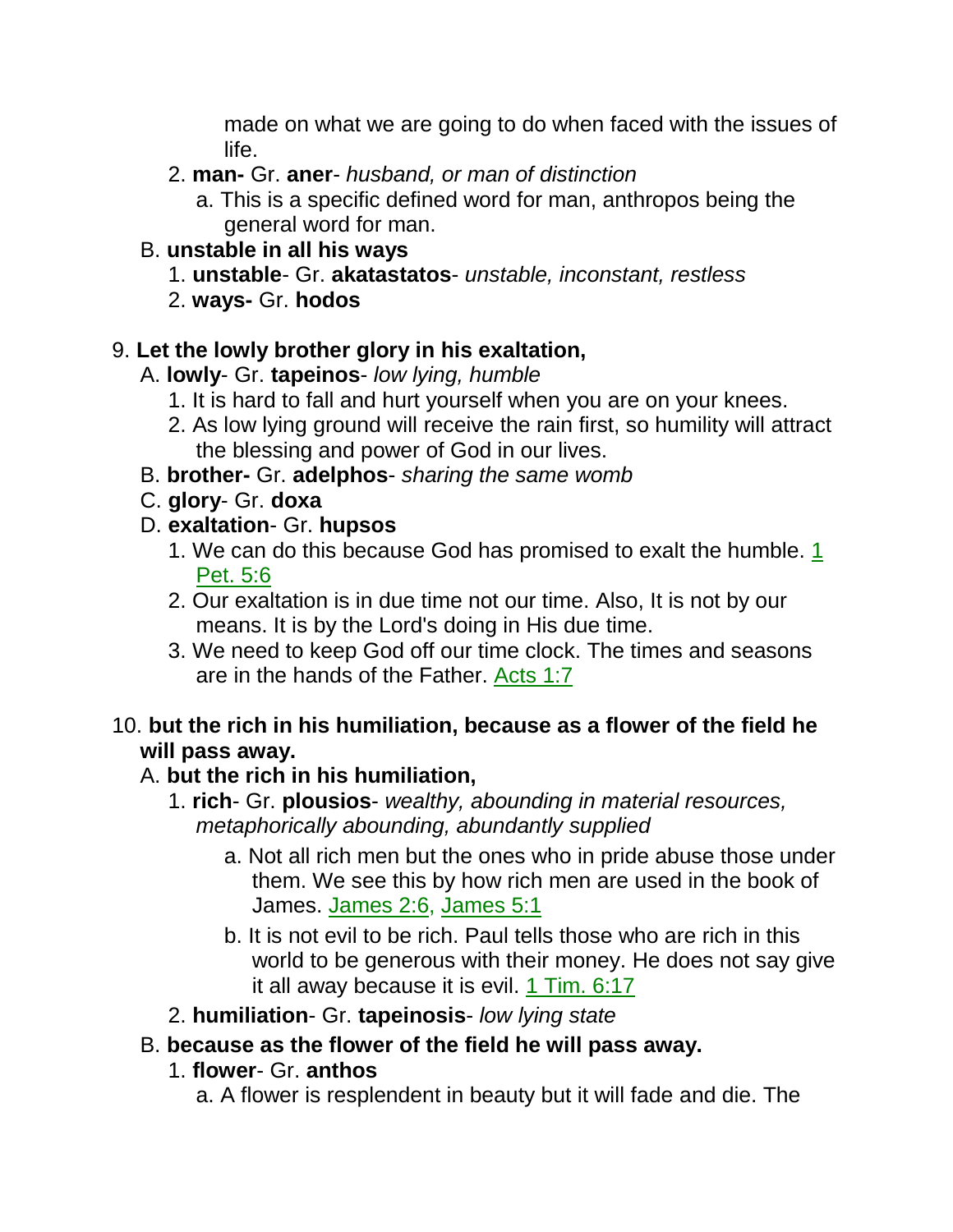most splendid and rich person will end up dying and decaying in the grave. They will take nothing with them.

- b. How much did Rockefeller leave when he died? All of it! He went to heaven or hell empty handed.
- 2. **field-** Gr. **chortos** *the place where grass grows and animals graze, grass, herbage*
- 3. **pass away** Gr. **parerchomai-** *to go past, pass by, to pass away, perish*
- 11. **For no sooner has the sun risen with a burning heat than it withers the grass; its flower falls, and its beautiful appearance perishes. So the rich man also will fade away in his pursuits.** 
	- A. **For no sooner has the sun risen with a burning heat than it withers the grass,**
		- 1. **sooner risen** Gr. **anatello** *to rise again*
		- 2. **sun** Gr. **helios**
			- a. The sun is the greatest culprit of the aging process. People lived much longer before the flood because of the canopy that was over the earth that protected people from the bad aspects of sunlight.
		- 3. **burning heat-** Gr. **kauson** *glare*
		- 4. **withers** Gr. **xeraino** *to make dry, dry up, wither, to waste away, pine away,*
		- 5. **grass** Gr. **chortos**
	- B. **its flower falls,**
		- 1. **flower** Gr. **anthos**
		- 2. **falls** Gr. **ekpipto** *to fall out*
	- C. **and its beautiful appearance persishes,**
		- 1. **beautiful-** Gr. **euprepeia** *goodly appearance, shapeliness, beauty, comeliness*
		- 2. **appearance** Gr. **prosopon** *the face, appearance*
		- 3. **perishes** Gr. **apollumi-** *to be destroyed*
			- a. The most beautiful appearance of mankind will be destroyed in old age and the grave. Beauty is fleeting. Prov. 31:10
	- D. **So the rich man also will fade away in his pursuits**
		- 1. **rich** Gr. **plousios**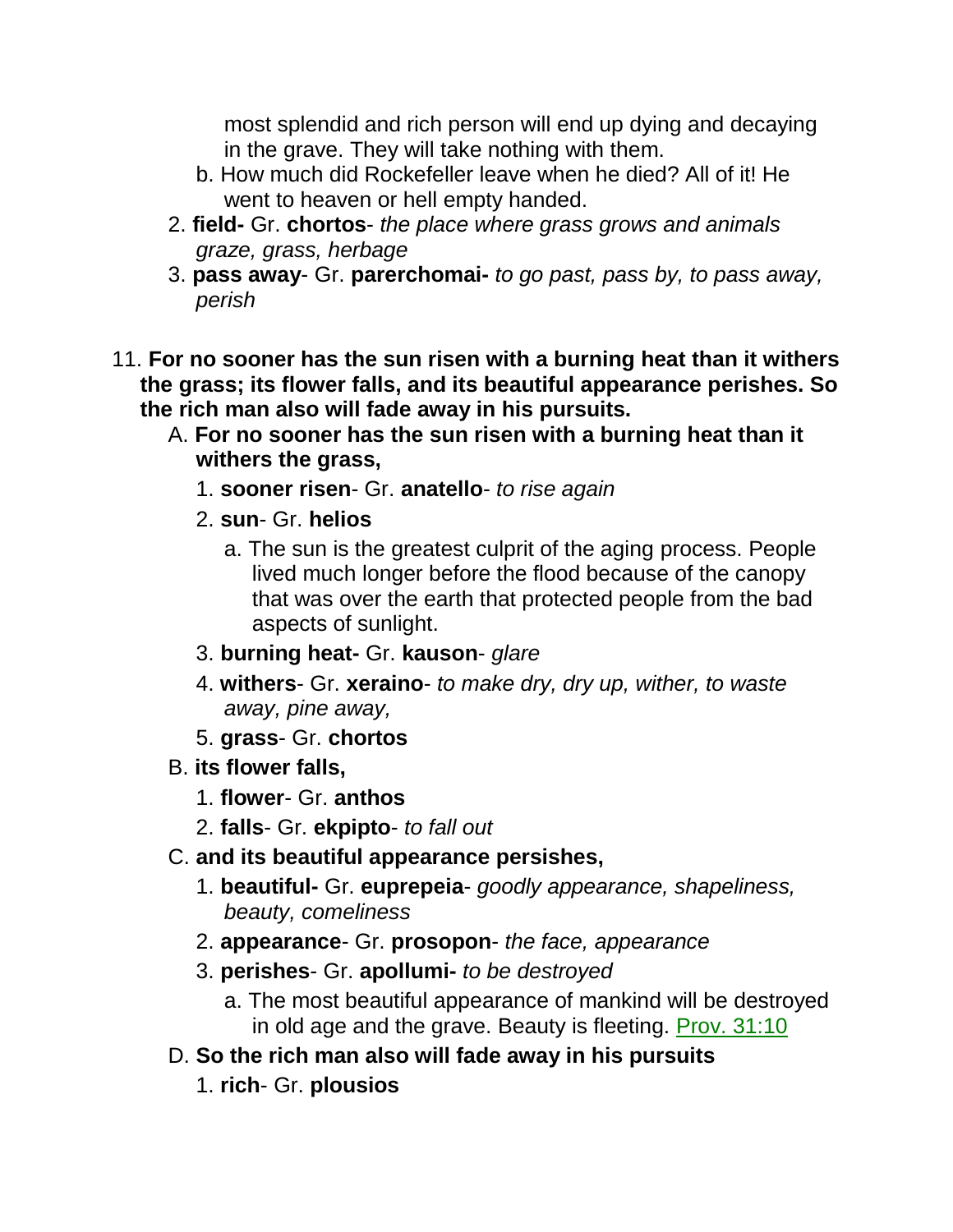- 2. **man-** Gr. **aner**
- 3. **fade away** Gr. **maraino** *to extinguish (a flame, fire, light, etc.), to render arid, make to waste away, consume away, perish, to have a miserable end*
	- a. Here in this verse James uses four terms of the frailty of man- withers, falls, perishes, and fades away. The old creation is corrupted and will perish.
	- b. Jesus spoke of physical death as failure. Luke 16:9
- 4. **pursuits** Gr. **poreia** *travels, journeys*
	- a. Notice it is his own pursuits not the pursuits of God given to him.
- 12. **Blessed** *is* **the man who endures temptation; for when he has been approved, he will receive the crown of life which the Lord has promised to those who love Him.**

### A. **Blessed is the man who endures temptation**

- 1. **Blessed** Gr. **makarios**
	- a. This was a much used word by Jesus. James would have heard Jesus say this word many times in his life being the Lord's brother.
- 2. **man** Gr. **aner**
- 3. **endures** Gr. **hupomeno** *to remain under*
	- a. We are not to run from the enemy. We do not have any armor that covers our back sides! We are to stand our ground and keep our place. This takes remaining under the pressure of the circumstances. Character is developed through this.
- 4. **temptation** Gr. **peirasmos** *a test to find a breaking point*
	- a. This word is used of the enemy's tests. He tries to find our breaking point to cause us to fail or sin.

### B. **for when he has been approved,**

- 1. **when** Gr. **ginomai** *to become or come into a new state*
- 2. **been approved** Gr. **dokimos** *to be approved as genuine or usable*
	- a. God uses the test the enemy throws at us to break us, to show we are approved and that our faith is the genuine article. We come out of the test more usable by God.
	- b. This life is an approving process for being usuable in the time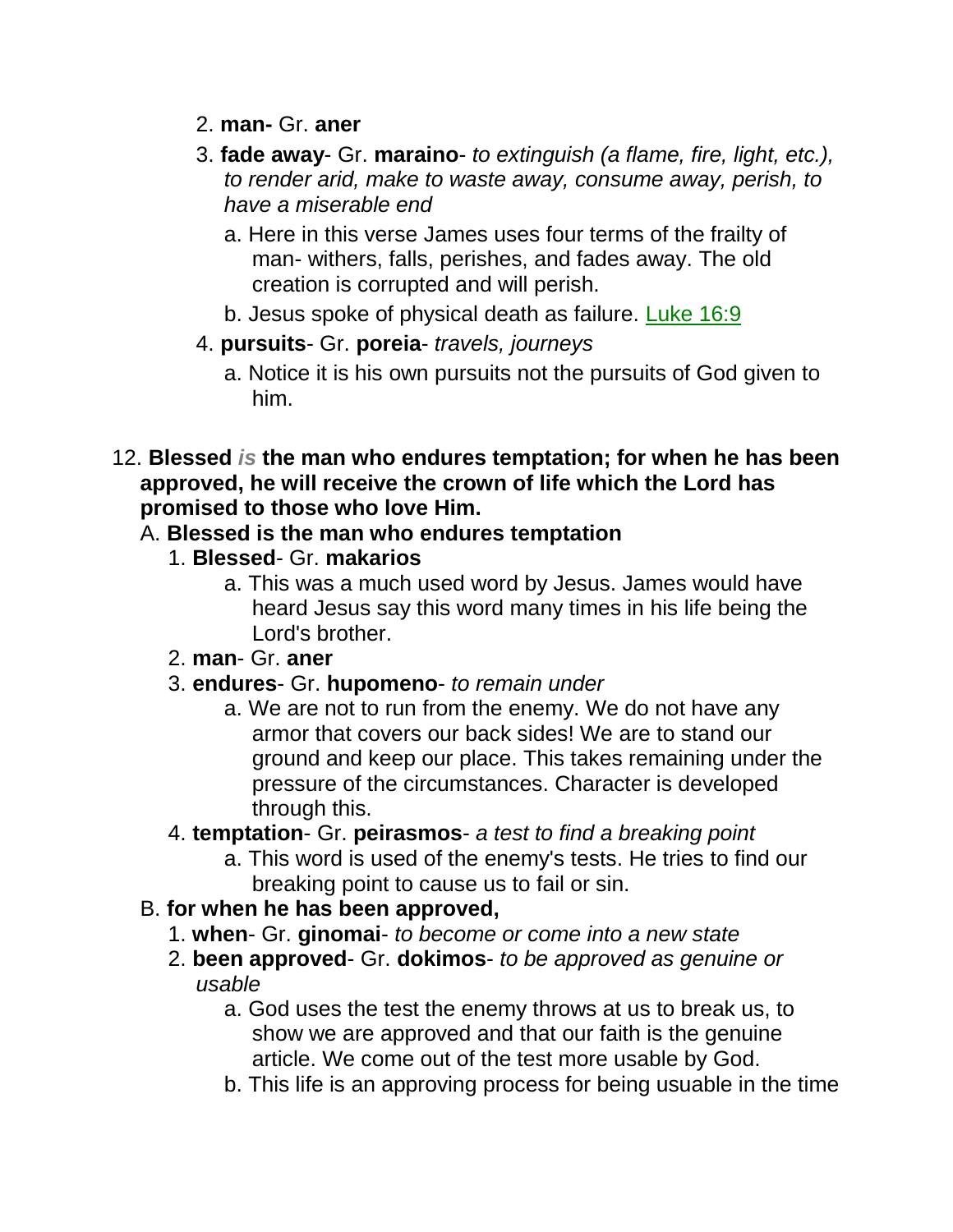to come. Matt. 25:14-23

- C. **he will receive the crown of life which the Lord has promised to those who love him.**
	- 1. **receive** Gr. **lambano**
	- 2. **crown** Gr. **stephanos-** *a wreath won through contest*
		- a. Those that have faith in the Lord and maintain their faith in the Lord will be crowned. To do this one must content with the devil, the flesh, and the world.
	- 3. **life-** Gr. **zoe**
	- 4. **promised** Gr. **epaggello** *to pronounce good upon*
	- 5. **love** Gr. **agapao**
		- a. In order to contend successfully against the enemy we must first receive God's love for us and love Him back.
- 13. **Let no one say when he is tempted, "I am tempted by God"; for God cannot be tempted by evil, nor does He Himself tempt anyone.**

## A. **Let no one say when he is tempted**

- 1. **say** Gr. **lego**
	- a. It is a tendency in pressure to blame others or God for our situation. This happened even to Job. What we say in our trial is important.
- 2**. tempted** Gr. **peirazo** *to test in order to break or induce to sin*
	- a. This is from the enemy. He only tests us to break us or get us to sin. God never does!

### B. **I am tempted by God**

### 1. **tempted**- Gr. **peirazo**- *to test in order to break or induce to sin*

- a. Some have erred not understanding the Greek language here. They take this verse and teach that God never tests anyone. This is false and totally unscriptural. There is abundant scriptural support that God tests people but he never does it to break them or get them to sin. He does it to approve them and make them even more usable.
- b. Here are some verses that show that God tests: Ex. 16:4, Ex. 20:20, Deut. 8:2, Ps. 7:9, Ps. 11:5, Prov. 17:3, Ecc. 3:18, 1 Thess. 2:4
- c. What the devil uses to try to break us, God uses to show what he has put within us as genuine and to approve us before all. The greater capacity we have to withstand the pressure of the enemy the greater our capacity for use by God.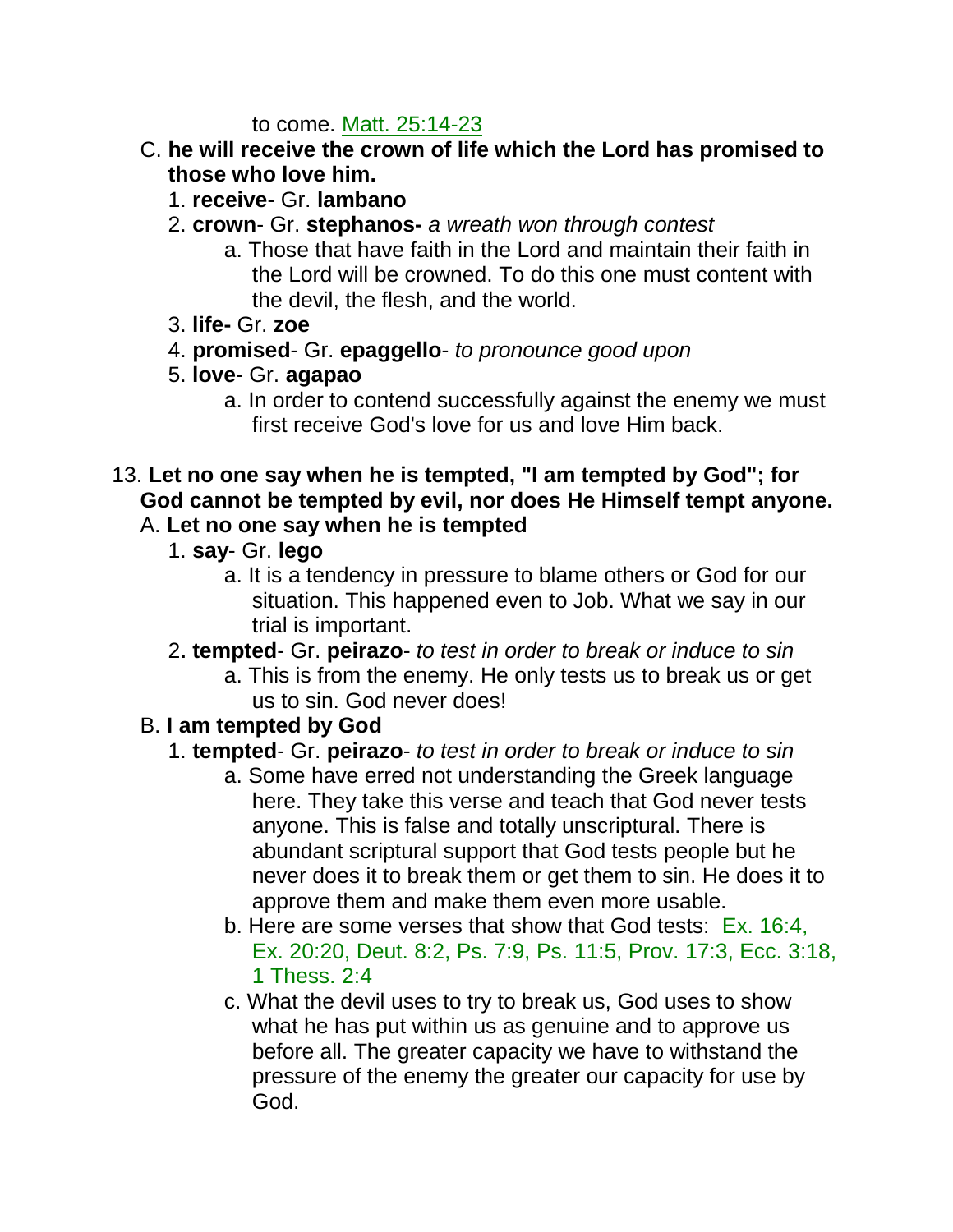### C. **for God cannot be tempted by evil,**

- 1. **tempted** Gr. **apeirastos** *subject to breaking or sinning*
	- a. Some say Jesus was not tempted because He was God. Yes, he was God but He was also fully human. His humanity was tempted. The scripture teaches that Jesus was tempted in every point a man can be tempted but without sin. Heb. 4:15
- 2. **evil-** Gr. **kakos** *what is bad in nature*
	- a. All temptation is based upon lack and need. God has no lack or need therefore can't be tempted.
- D. **nor does He Himself tempt anyone**
	- 1. **tempt**-Gr. **peirazo** *to test in order to break or induce to sin* a. God does not test people with evil.

### 14. **But each one is tempted when he is drawn away by his own desires and enticed.**

## A. **each one**

- 1. This is universal and applies to all.
- B. **tempted-** Gr. **peirazo** *to test in order to break or induce to sin*
	- 1. This is a temptation to find our needs met outside of God's plan, purposes, and provision.
- C. **drawn away** Gr. **ekelko** *to draw out, to lure*
	- 1. The enemy knows our weaknesses. As an expert fisherman has a lure for every kind of fish that is very desirable to them, so the enemy knows our weak spot and what is attractive to us.
- D. **own desires** Gr. **idios epithumia**
	- 1. The enemy will tempt us with thoughts. When we yield to those thoughts and mediate on them, then they become our desires. Our emotions and desires are connected to our thoughts.
	- 2. When cannot go somewhere in the natural that we have not gone first in our mind.
	- 3. We are not to yield to deceitful lusts. Eph. 4:22 They are deceitful because they promise fulfillment but do not deliver. Also, these lusts deceive us into thinking they originated with us, but for a Christian they originate first with the enemy. The desires of righteous are only good. Prov. 11:23
- E. **enticed** Gr. **deleazo** *to hook with bait*
	- 1. The enemy is expert at luring and baiting people.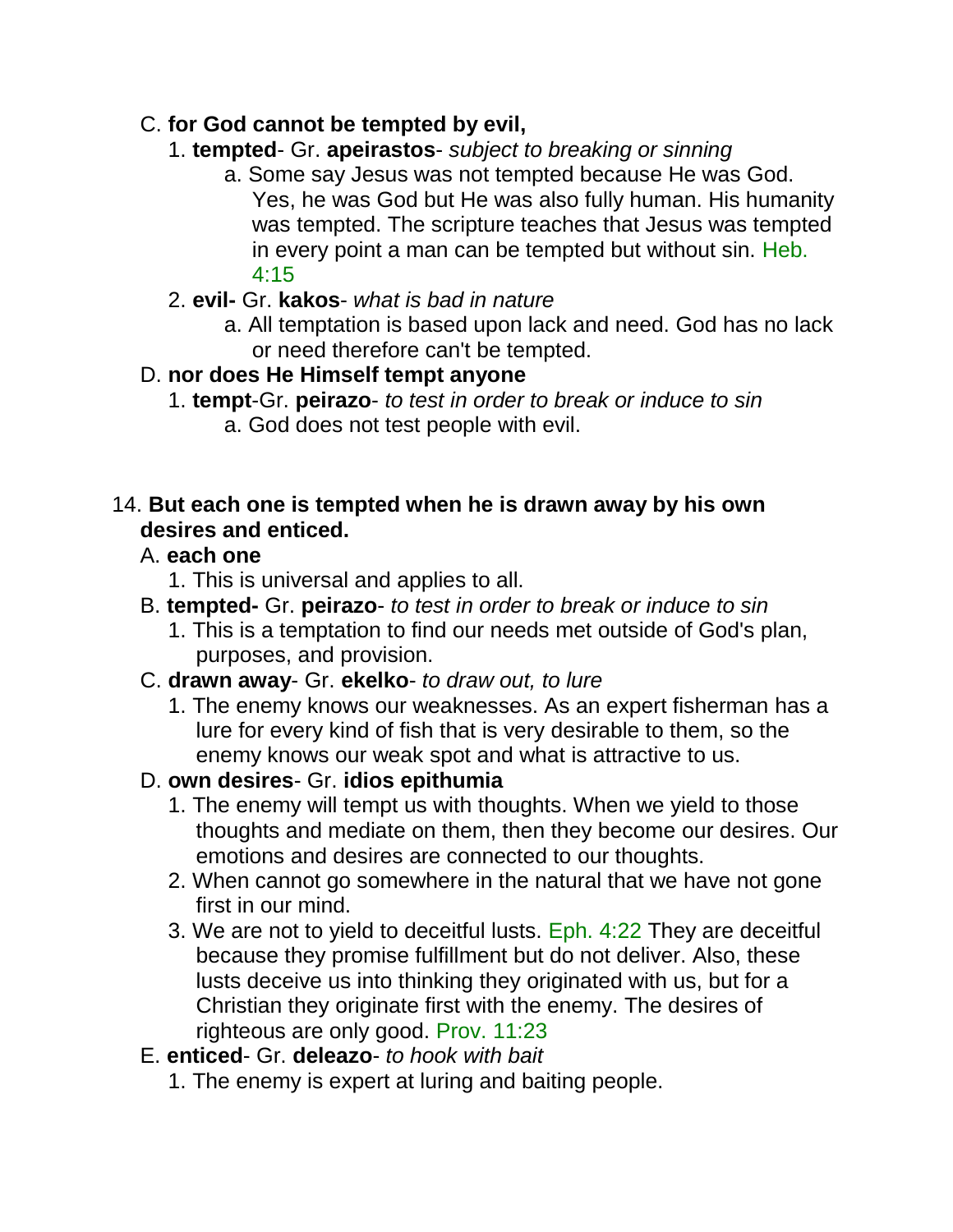## 15. **Then, when desire has conceived, it gives birth to sin; and sin, when it is full-grown, brings forth death.**

- A. **Then,**
	- 1. Then is when you are lured and baited.
- B. **when desire has conceived,**
	- 1. **desire** Gr. **epithumia** *strong desire both good and evil.*
	- 2. **conceived** Gr. **sullambano** *to clasp, to seize upon, conceive*
		- a. Lust is conceived when an evil thought or suggestion is taken and meditated upon.
		- b. Emotions and desires are always connected to thoughts.
		- c. It is very difficult to stop sinning once lust and desire has been conceived in the heart.
		- d. Only a spiritual abortion can stop sin at this point. Abortion is painful.
		- e. The wisest thing to do is to not conceive lust and the way to do that is not to have intercourse with evil thoughts!

# C. **it gives birth to sin,**

### 1. **gives birth**- Gr. **tikto**

- 2. **sin** Gr. **hamartia-** *to miss the mark and fail to share the prize.*
	- a. This is acting on evil thought and desire. You can't go anywhere in the natural that you have not first gone in your mind.

# D. **and sin,**

- 1. **sin** Gr. **hamartia** *to miss the mark and fail to share the prize.*
- E. **when it is full grown,**

### 1. **full grown**- Gr. **apoteleo**- *complete entirely, consummate*

a. This is a speaks of an unrepentant lifestyle of sin over time. It takes time for full growth to happen.

# F. **brings forth death**

- 1. **brings forth** Gr. **apokueo** *to breed forth*
- 2. **death** Gr. **thanatos** *death and the results of death*
	- a. Death is the child of sin and great-grandchild of lust. Lust conceives and brings forth sin and when sin is full grown it brings forth death. This is death of relationships, ministry, opportunities, reputation, and even physical death.

# 16. **Do not be deceived, my beloved brethren.**

# A. **Do not be deceived,**

1. The problem about being deceived is that you don't know you are deceived. Only the Word of God shines the light on deception.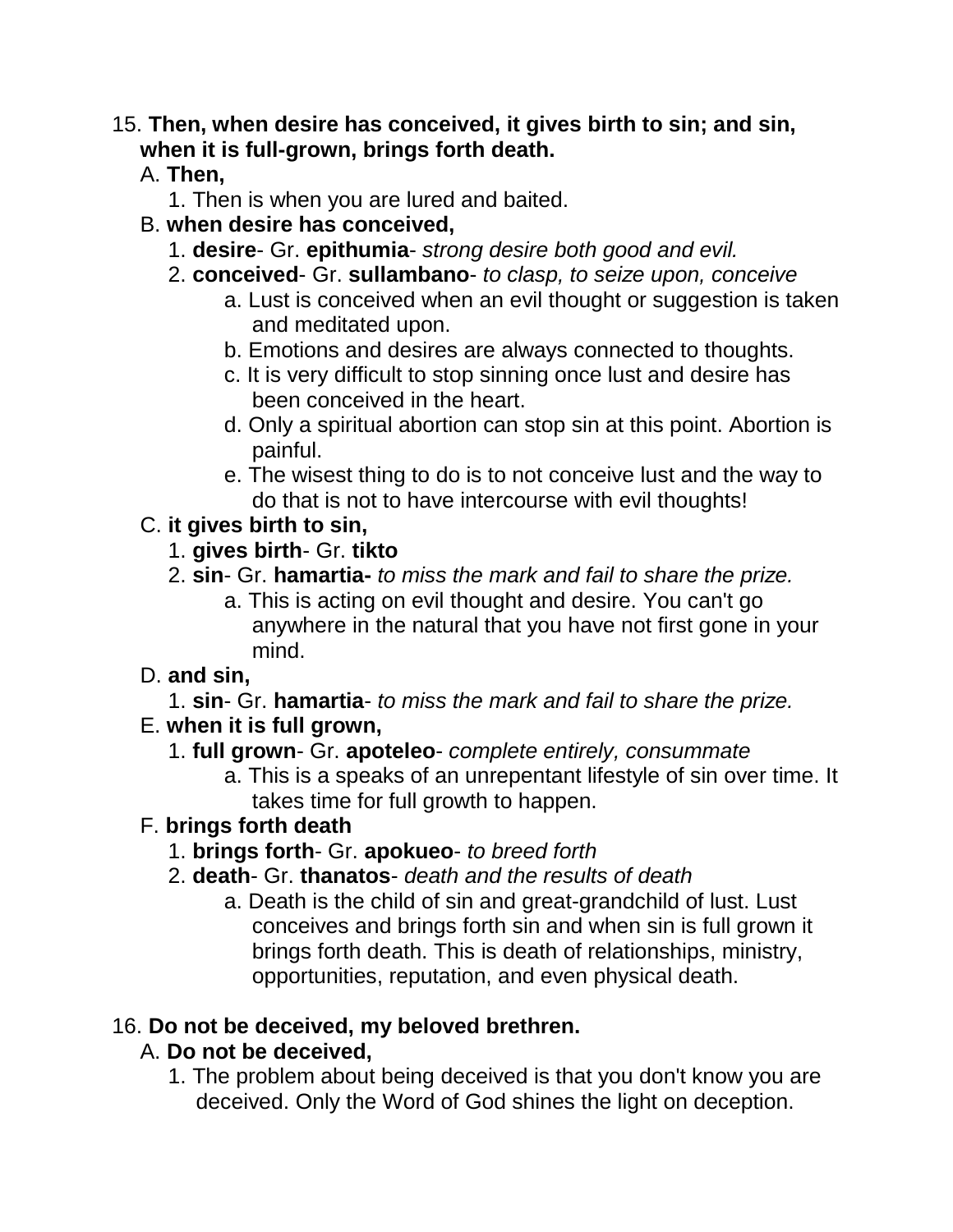- 2. This phrase is sandwiched between one verse that talks about the result of sin and another verse that states the only good comes from God. From this we can state that first sin is deceptive. It promises fulfillment but in the end will result in death. Second we must not think that evil and temptation comes from God. We love to blame shift. Man has done that since the garden. Once we see that sin is wrong and harmful we try then to blame God for tempting us. Adam blamed God for giving Eve to him. Sin and belief that God led us to sin are both deceptive and error.
- 3. There are two ditches of deception in the NT. First is being deceived by carnality and deception by religion. Gal. 6:7, Col. 2:8 The straight road is living by the Spirit of God by faith.

## B. **my beloved brethren**

### 1. **beloved**- Gr. **agapetos**

- a. Here is a key to not sinning. It is believing and receiving God's love for us. When we receive God's love for us we know that God has the best for us and is not holding out on us or will lead us to harm or evil.
- 2. **brethren** Gr. **adelphos** *sharing the same womb*
	- a. Another key to living above sin is knowing we are children of God and that we have His holy nature on the inside of us.
- 17. **Every good gift and every perfect gift is from above, and comes down from the Father of lights, with whom there is no variation or shadow of turning.**

# A. **Every good gift and every perfect gift is from above,**

- 1. **Every**
	- a. There are no good gifts we can experience that does not find it origin from God in heaven. Likewise, we cannot find even one bad thing on earth that came from God in heaven.
- 2. **good** Gr. **agathos** *what is intrinsically good; divine good*
	- a. Good gifts are natural gifts of life. Every natural gift from God are good but since they are connected with the earth they have negative aspects that go with them. God can bless you with a good car, but you must put gas in it. You must by insurance. You must maintain the car, etc.
- 3. **gift** Gr. **dosis** *a giving of a gift*
	- a. Every good giving...
- 4. **every**
	- a. All perfect gifts finds their origin with God in Christ. They are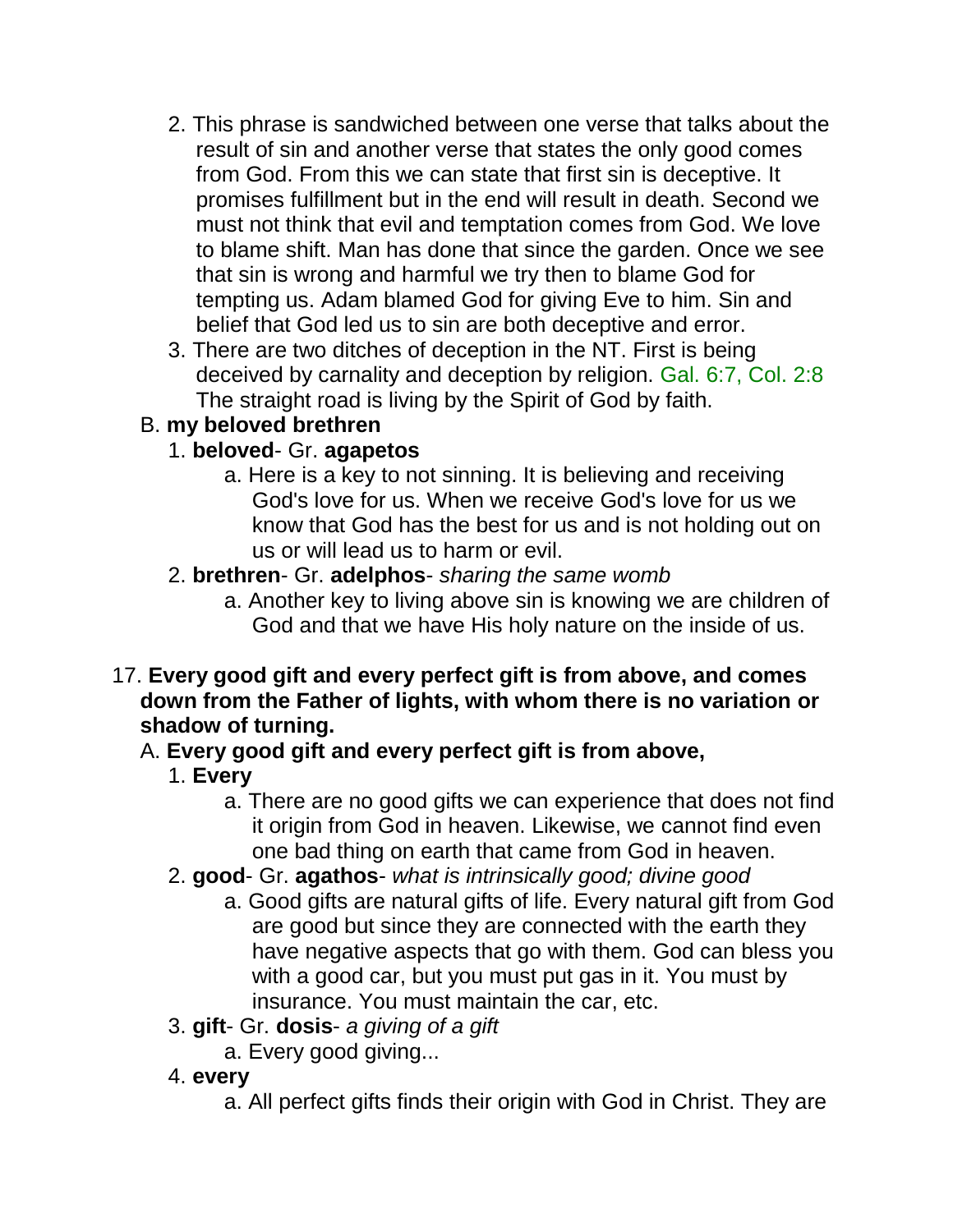spiritual in nature.

- 5. **perfect**
	- a. Perfect gifts are spiritual in nature and are found in Christ. Since these are spiritual gifts and not connected to the earth there are no negatives connected to them. Righteousness is a perfect gift from God which have no negatives attached to it.
- 6. **gift-** Gr. **dorema**
- 7. **above**

a. From God in heaven

## B. **and comes down from the Father of lights,**

- 1. **comes down** Gr. **katabaino** *to step down*
	- a. Both the OT and NT speaks of a ladder in which angels ascend and descend upon it.

### 2. **Father of lights-** Gr. **pater phos**

- a. He is the Father or source of all lights both natural and spiritual.
- b. God established lights to govern the earth from the beginning. Gen. 1:2-5
- C. **with whom there is no variation or shadow of turning.**
	- 1. **variation**-Gr. **parallage** *variation, change*
	- 2. **shadow** Gr. **aposkiasma** *a shading off; a shade cast by one object on another, a shadow*

#### 3. **of turning-** Gr. **trope**- *a turning [as with the heavenly bodies]* a. As the earth rotates the sun moves across the sky and so shadows move with the turning of the earth.

b. God has no turning and does not cast shadows. His light is sure and steady all of the time.

c. God is not mostly sunny [good to you] but every once in a while he will be a bit shady and sends bad things to you. No! He is sunny all of the time. He is good to us all of the time! d. John 10:10- Good things come from God and bad things come from Satan. This is proper theology. Don't mix them up!

### 18. **Of His own will He brought us forth by the word of truth, that we might be a kind of firstfruits of His creatures.**

### A. **Of His own will He brought us forth by the word of truth,**

- 1. **own will-** Gr. **boulomai** *to will deliberately, have a purpose, be minded, of willing as an affection, to desire*
	- a. Salvation is not the result of our determination or plan. Rom.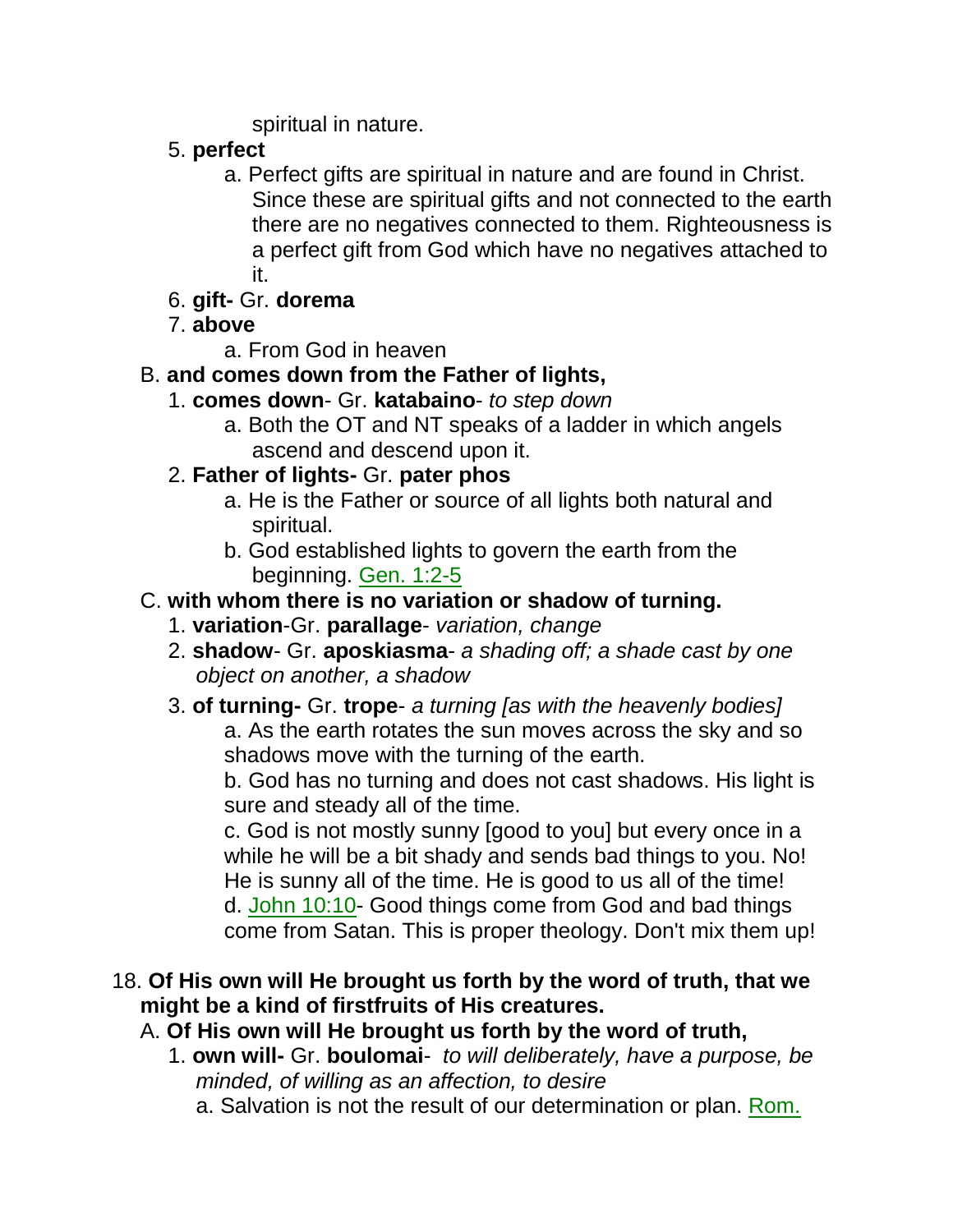9:16 It was God's. John 1:13 God also was not coerced into saving us by any external force or reason. Salvation come from inside the heart of God. He wanted to do it!

- 2. **brought forth** Gr. **apokueo** *to breed forth*
	- a. This is the same word as in verse 15- "..brings forth death". We see that man and sin brings forth death, but God brings forth new life!
- 3. **word**-Gr. **logos**
	- a. Jesus Christ is the Logos of God. We were born again by Jesus- the Word of God. 1 Pet. 1:23
	- b. Also the Bible, the Scriptures, were used to bring us to new birth. We would not know of Jesus or the way of salvation apart from the Bible.

### 4. **truth**-Gr. **aletheia**

- a. Thy Word is truth. John 17:17
- b. Jesus is the Truth. John 14:6

## B. **that we might be a kind of firstfruits of His creatures**

- 1. **might be** Gr. **einai-** *to exist*
- 2. **kind** Gr. **tis** *some*
- 3. **we**
	- a. The Jews
- 4. **firstfruits** Gr. **aparche-** *firstlings or firstfruits; persons superior in excellence to others of the same class*
	- a. The first believers were Jews. They were the firstfruits of the new creation. The Gentiles would come after them starting with Cornelius and his household.
	- b. The new creation is more excellent and superior than the old creation.
	- c. We are members of the church of the firstborn. Heb. 12:23
- 5. **creatures** Gr. **ktisma** creation
	- a. This is the new creation! 2 Cor. 5:17
- 19. **So then, my beloved brethren, let every man be swift to hear, slow to speak, slow to wrath;**

# A. **So then,**

1. The commands of the New Covenant hinge upon what God has made us and done for us in Christ. The words "Therefore" and "so then", are used to move us on to holy living. We don't live holy by our own effort and resources but because of and by what God has made us to be and what He has given to us in order to do so.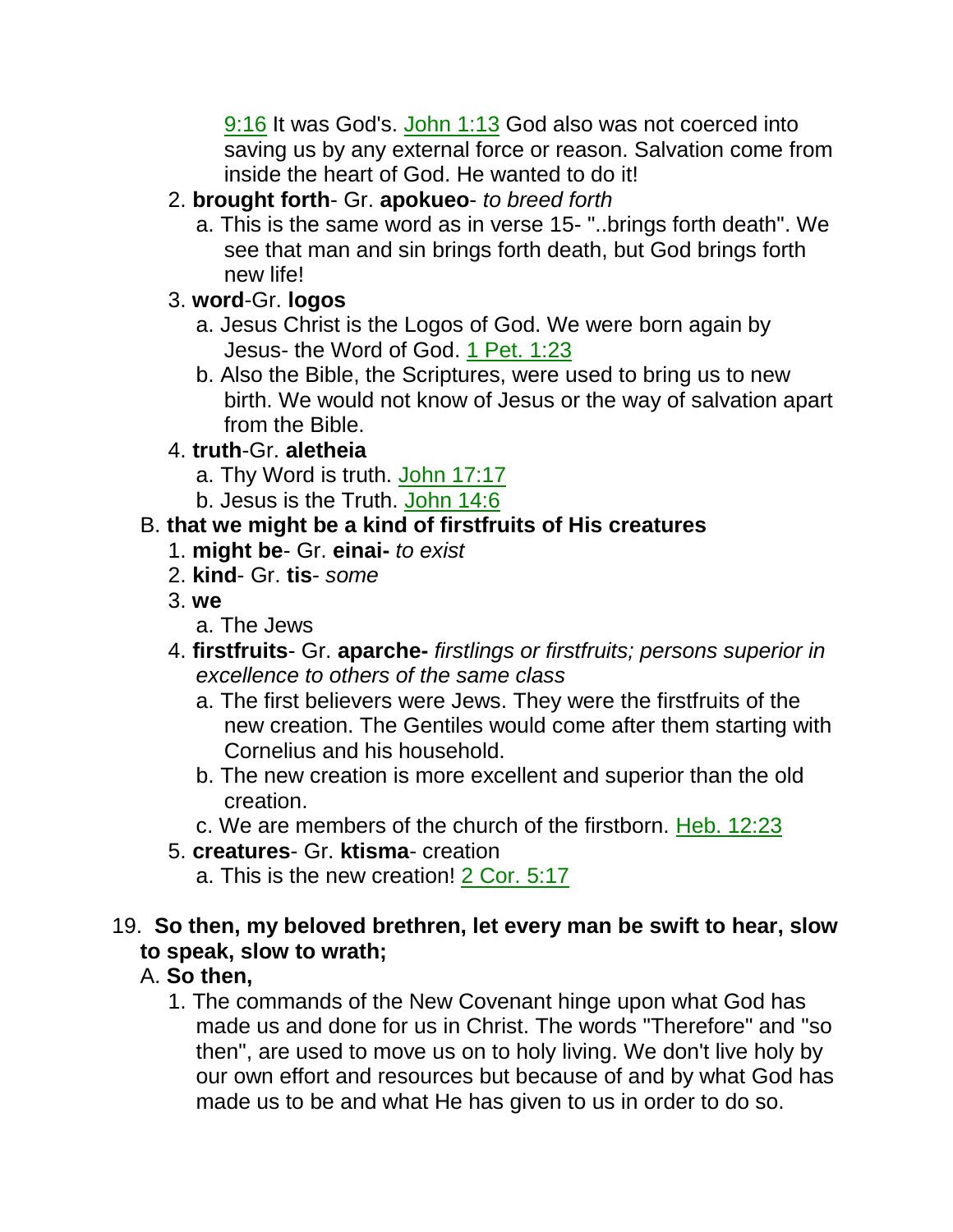2. James had just revealed we have been born again. So then, we can fulfill what comes after. We have grace to control our temper by the new birth and the Holy Spirit.

## B. **my beloved brethren,**

1. This is used when a word of exhortation or correction is about to be delivered.

## C. **let every man be swift to hear,**

## 1. **every man**

- a. Some people think they are God's gift to humanity and they are the source of eternal wisdom. Therefore, they imagine people long to hang on their every word. They don't want to disappoint their adoring fans.
- b. Many are quick to speak. That is the first inclination of our flesh. However, we should be quick to ask questions and listen before we speak.
- c. Answering a matter before hearing it fully is foolishness. Prov. 18:13 He that gets angry quickly acts foolishly. This is caused by not listening fully before shooting off the mouth. Prov. 14:17

## 2. **swift-** Gr. **tachus**- *to run or speed*

a. Instead of being swift to hear, many just run their mouth.

3. **hear-** Gr. **akouo**

# D. **slow to speak,**

- 1. **slow** Gr. **bradus** *slow, inactive*
- 2. **speak** Gr. **laleo**
	- a. As the famous proverb goes: We were given one mouth and two ears so we are to listen twice as much as we speak.
	- b. Having a conversation is much like sharing a pie. It is rude to eat the whole pie! Usually, it is good to share the pie. However, when you are in the presence of the aged and matured it is good for them to have the pie and you provide the fork by way of questions.
	- c. One thing that would help us immensely is if we did not interrupt others. Often we cut people off to give them what we think. Often we cut them off in our minds by formulating what we want to say next. If we will discipline ourselves to fully listen to others fully before we speak, then what we say often would be totally different than if we interrupted and the conversation would go in a totally different direction- most likely a much better direction.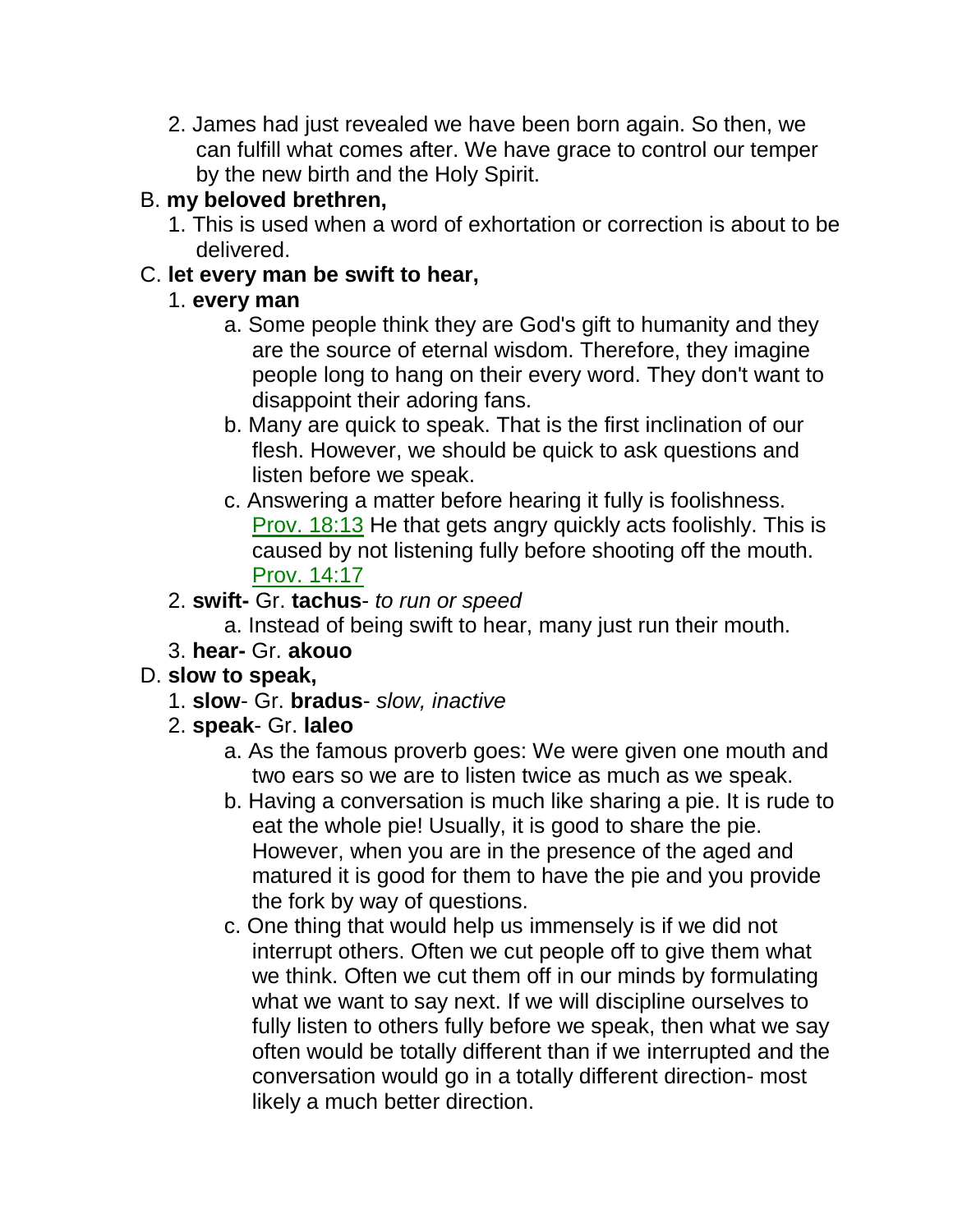#### E. **slow to wrath**

- 1. **slow** Gr. **bradus**
- 2. **wrath** Gr. **orge** *anger exhibited in punishment, hence used for punishment itself*
	- a. One quality that is always present with a person given to wrath is that they are not good listeners. They like to do the talking but hate to listen.
	- b. When you are angry it is good to ask questions and to listen.

### 20. **for the wrath of man does not produce the righteousness of God.**

- A. **wrath** Gr. **orge** *anger that is displayed by punishment*
	- 1. Vengeance belongs to the Lord and not to man. Rom. 12:19
- B. **man** Gr. **aner**
- C. **produce-** Gr. **katergazomai-** *to work out fully, to bring to a conclusion, to bring from the inside to the outside.*
- D. **righteousness** Gr. **dikaiosune** *the state of being as one ought to be*
	- 1. Righteousness is in our spirit. The wrath of man comes forth from man's flesh.
	- 2. When we try to execute punishment or vindication we always mess things up and display unrighteousness. God's wrath is much slower and always meted out in the right way and the right time.
- 21. **Therefore lay aside all filthiness and overflow of wickedness, and receive with meekness the implanted word, which is able to save your souls.**

# A. **Therefore lay aside all filthiness and overflow of wickedness,**

### 1. **Therefore**

- a. We had "so then" and here we have "therefore". Again these words qualify how and why we are to perform as Christians. We can do what is requested of us because of the new birth, the Holy Spirit, and the Word of God. Since you are born again with the power of God inside you, therefore and so then lay aside...
- 2. **lay aside** Gr. **apotithemi** *to put off as of clothing*
	- a. The imagery of clothing speaks of our sense of identity. Clothing identifies us and speaks of our sense of identity. We are not sinners anymore. We need to be renewed in our mind to our new identity in Christ and lay aside the old clothes [sense of identity and the resulting behavior] of the old man we are no longer.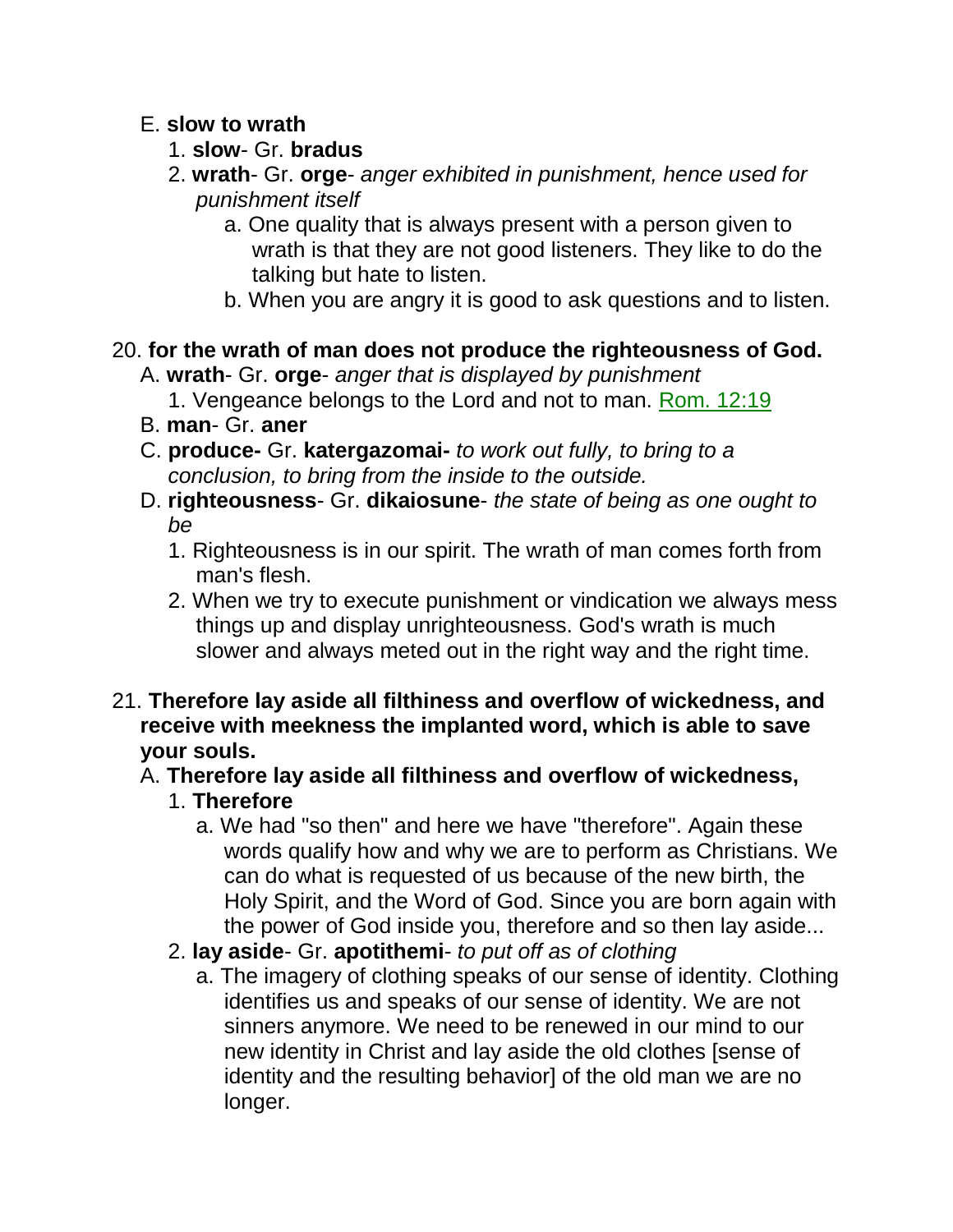- b. We are told multiple times to put off the old clothes of the old man and put on the new ones that belong to Christ. Rom\_13:12-13; Eph\_4:22; Col\_3:5-8; Heb\_12:1; 1Pe\_2:1, 1Pe\_2:11
- 3. **filthiness** Gr. **rhuparia** *to make filthy, to defile, dishonor*
- 4. **overflow** Gr. **perisseia** *residue, remains: the wickedness remaining over in a Christian from his state prior to conversion*
	- a. Our spirit is made perfect when we accept Christ, but we still have some left over evil in our souls and in our flesh. The intake of the Word of God will cleanse and renew our mind and save our souls from this left over evil. Once our soul is lined up with our spirit, they will control the body and flesh.
- 5. **wickedness** Gr. **kakia**

## B. **and receive with meekness the implanted word,**

- 1. **receive**-Gr. **dechomai** *to welcome, accept*
	- a. It is our daily decision to welcome and accept the intake of the Word of God.
- 2. **meekness** Gr. **prautes** *humble, docile, teachable*
	- a. This is a virtue of a listener. It is the opposite of one who is angry and impulsive.
- 3. **implanted** Gr. **emphutos** *implanted by others instruction*

 a. The Sower sows the Word. The Word of God is seed that is sown in our hearts and souls.

4. **word**- Gr. **logos**

### C. **which is able to save your souls**

- 1. **able** Gr. **dunamai-** *to have ability*
- 2. **save** Gr. **sozo** *to heal, deliver, make whole*
	- a. This salvation is not salvation from hell into heaven, but from carnality to spirituality. It is salvation from hell on earth to heaven on earth.

### 3. **souls**- Gr. **psuche**

- a. The engrafted word in our spirit was what saved us spiritually. 1 Pet. 1:23 Here we see the soul is saved by the engrafted word of God. This is the renewing of the mind. Rom. 12:2
- b. The saving of our spirit was done in an instant, but the saving of our soul takes a lifetime and is never fully complete until we leave and are in the presence of God.

# 22. **But be doers of the word, and not hearers only, deceiving**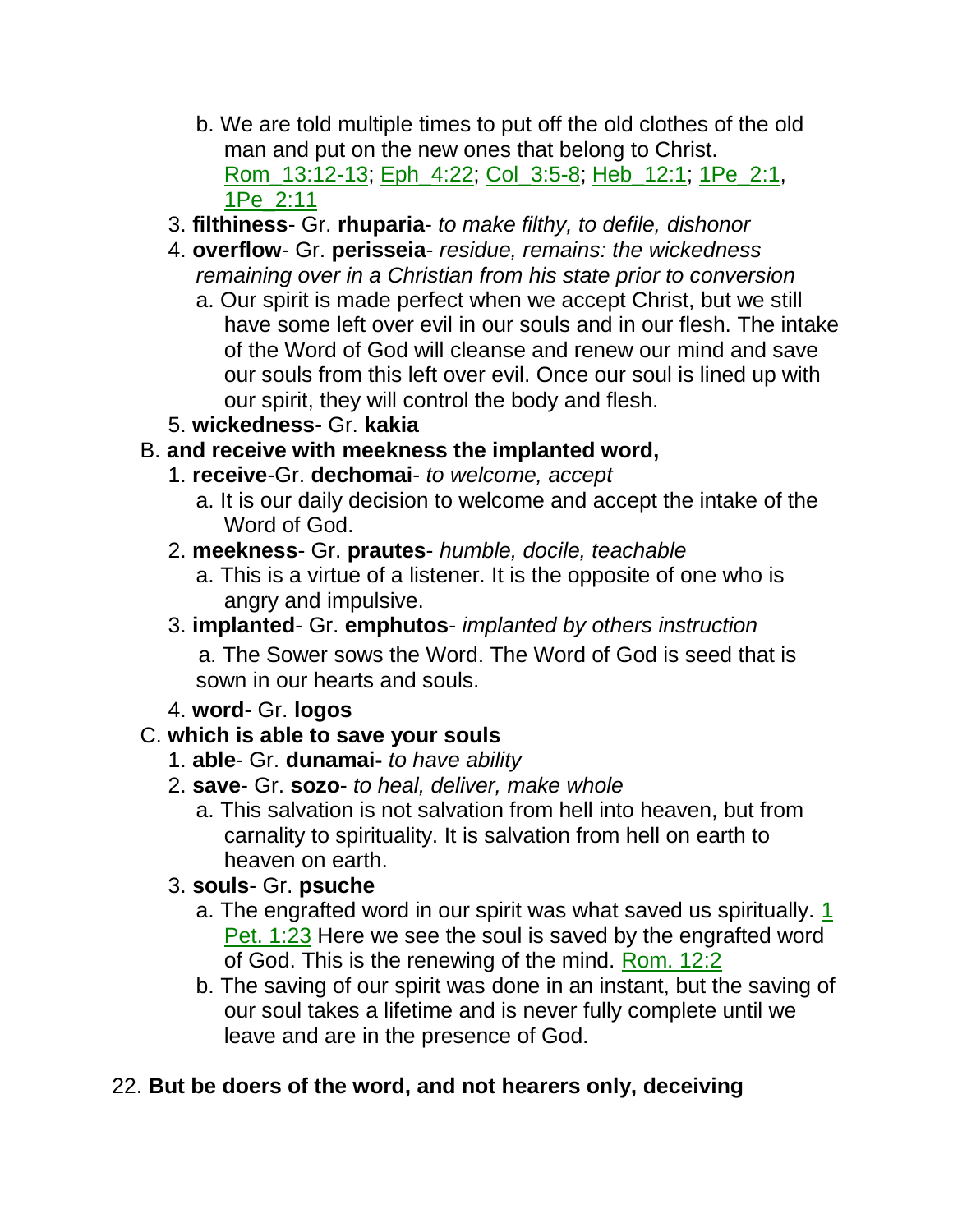### **yourselves.**

### A. **But be doers of the word,**

- 1. **doers** Gr. **poietes** *a performer*
	- a. Many teachers in the grace movement are telling Christians to get away from performing. Here we are told to be performers of the Word. We are not to perform for God for His acceptance, but perform from God and from what He has put within us and because we are accepted!

b. We are called to do the will of God. Jam\_4:17; Mat\_7:21-25, Mat\_12:50, Mat\_28:20; Luk\_6:46-48, Luk\_11:28, Luk\_12:47-48; Joh\_13:17; Rom\_2:13; Phi\_4:8; Col\_3:17; 1Jo\_2:3, 1Jo\_3:7; 3Jo\_1:11; Rev\_22:7

2. **word**- Gr. **logos**

### B. **and not hearers only,**

- 1. **hearers** Gr. **akroates** *a listener*
- 2. **only**
	- a. It is crucial to listen. We were just told to be quick to hear. However, we are also to add action to what we hear. Be quick to listen and act upon what you hear. Don't only listen.

## C. **deceiving yourselves**

- 1. **deceiving**-Gr. **paralogizomai** *to reason alongside of, to reckon wrong, miscount, to cheat by false reckoning, to deceive by false reasoning*
	- a. All forms of deception are bad, but the worst is self-deception!

#### 23. **For if anyone is a hearer of the word and not a doer, he is like a man observing his natural face in a mirror;**

### A. **For if anyone is a hearer of the word and not a doer,**

- 1. **anyone**
	- a. The principles of hearing and doing applies to all. There are no super special people that don't have to do what they hear!
- 2. **hearer** Gr. **akroates**
- 3. **word** Gr. **logos**
- 4. **doer** Gr. **poietes**
- B. **he is like a man observing his natural face in a mirror**
	- 1. **like** Gr. **eiko** *to resemble, a faint copy*
	- 2. **man** Gr. **aner**
	- 3. **observing** Gr. **katanoeo** *to perceive, remark, observe*
		- a. If you give a quick glance in the mirror in the morning you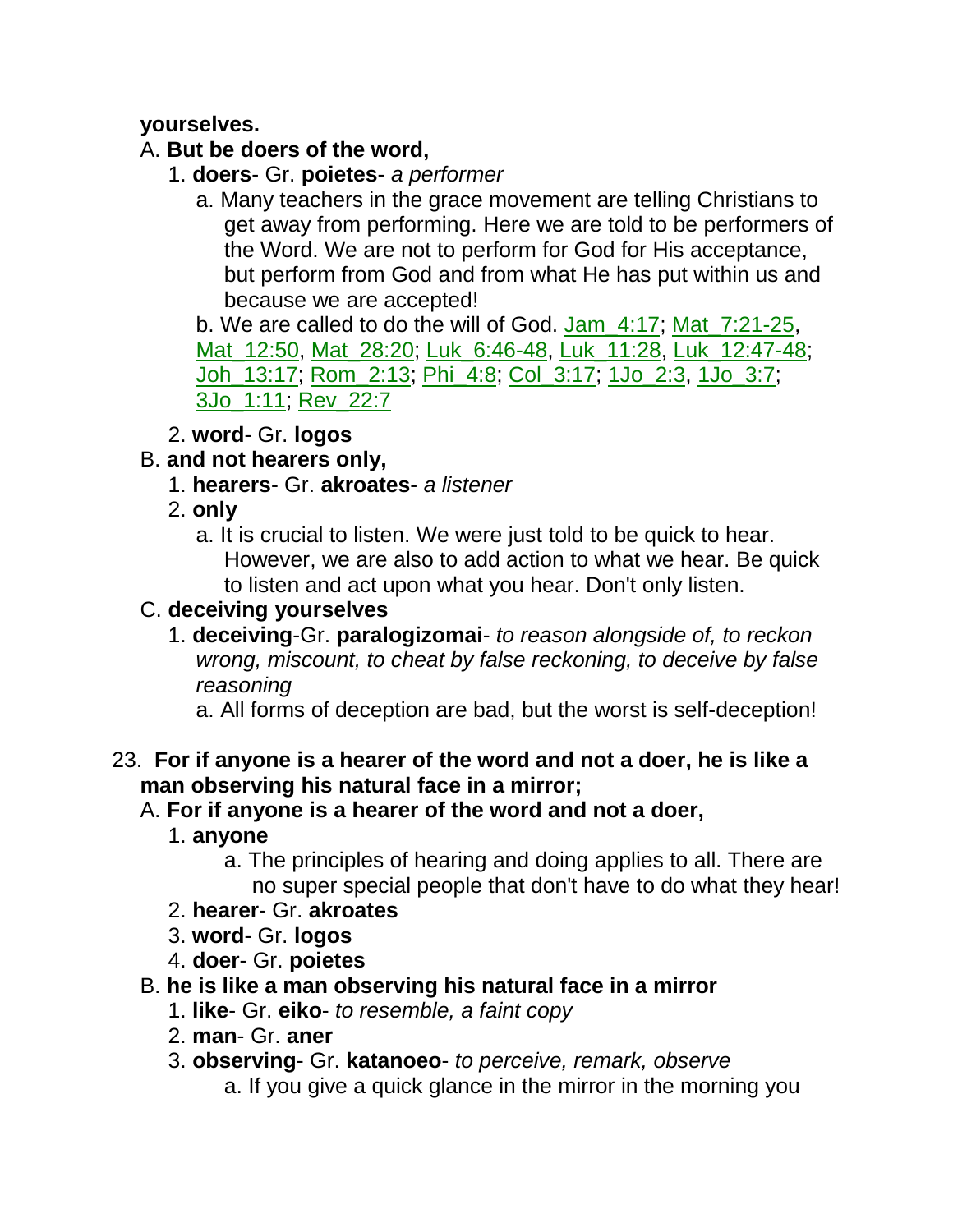probably will forget how you looked [hair, dress, etc] soon afterwards.

- b. The longer you look into the mirror the more you will remember what you looked like.
- c. The longer we look into the mirror of the Word the more we will remember what we are and look like in Christ. Many Christians just give a glance at the Word every once and awhile and forget who they are in Christ!
- 4. **natural** Gr. **genesis** *source, origin; used of birth, nativity, of that which follows origin, viz. existence, life*
- 5. **face** Gr. **prosopon**
	- a. In the spiritual mirror of the Word we see our spiritual face in Christ. As we see in a natural mirror our natural appearance in Adam, so in the spiritual mirror we see our spiritual appearance in Christ.

### 6. **mirror**- Gr. **esoptron**

a. The Word of God is seen as a mirror. 2 Cor. 3:18

#### 24. **for he observes himself, goes away, and immediately forgets what kind of man he was.**

### A. **for he observes himself,**

- 1. **observes** Gr. **katanoeo** *to perceive, remark, observe*
	- a. The problem with this observation is that it is not ongoing. Once it stops quickly he forgets. We need to continue beholding in the spiritual mirror who we are in Christ or we will quickly forget what manner of man we are.
- B. **goes away** Gr. **aperchomai** *to go off*
- C. **and immediately forgets what kind of man he was**
	- 1. **immediately** Gr. **eutheos**
	- 2. **forgets-** Gr. **epilanthanomai** *to lose out of the mind*
		- a. Forgetfulness is part of the fall. Before the fall and in heaven we will never forget anything we knew!
	- 3. **kind of man**-Gr. **hopoios** *of what sort or quality, what manner of*
		- a. The disciples realized Jesus was a different manner of man. Mat 8:27
		- b. Paul lived in such a way that others noted that he was a different manner of man than others. 1Th\_1:5

c. We are to live in such a way that people around us note that we are different manner of men. 2Pe\_3:11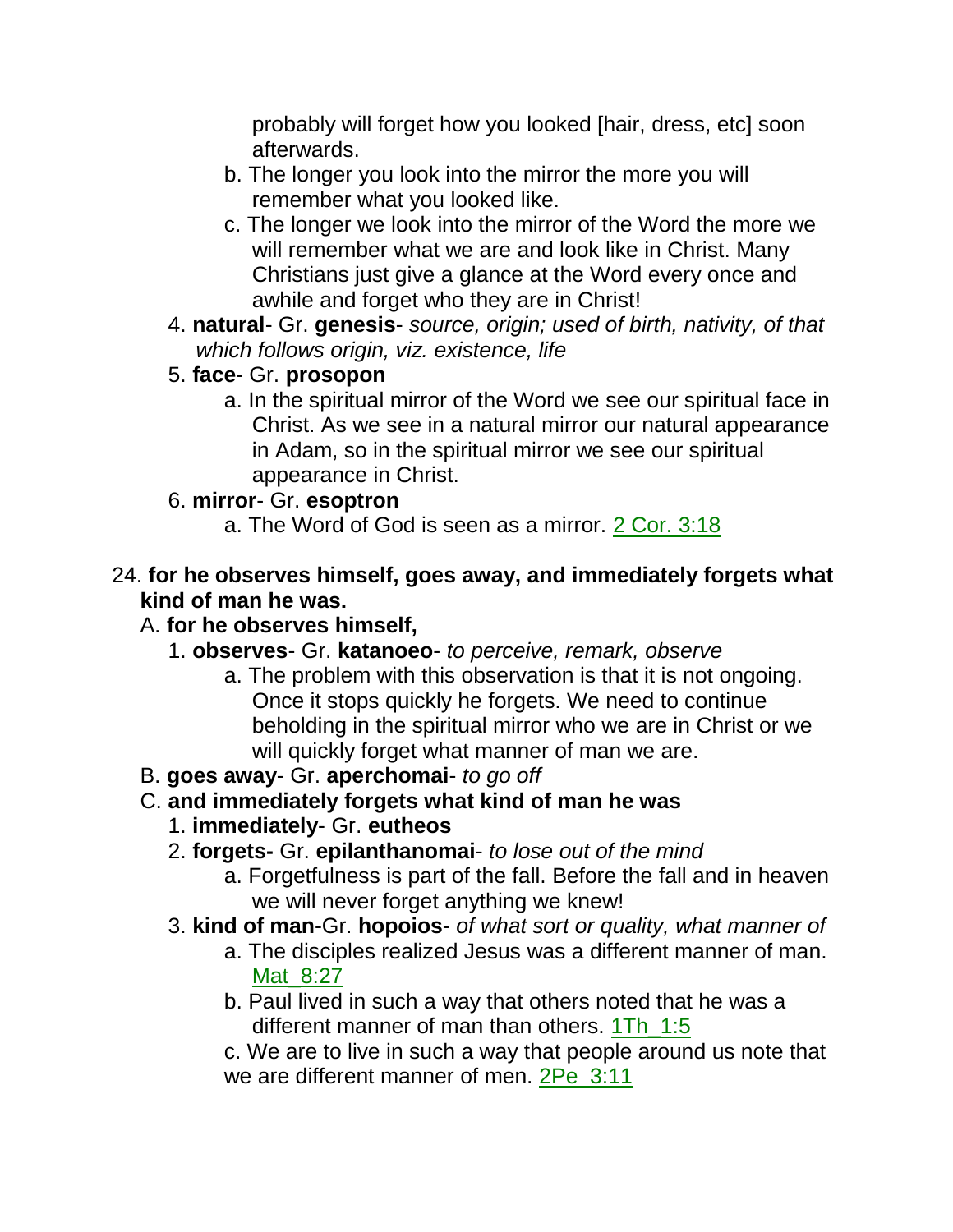d. The new creation is a different manner of man than the old creation. It can be seen in what we do and heard in what we say.

25. **But he who looks into the perfect law of liberty and continues** *in it,* **and is not a forgetful hearer but a doer of the work, this one will be blessed in what he does.** 

A. **But he who looks into the perfect law of liberty and continues in it,**

1. **looks into**- Gr. **parakupto**- *to stop beside something and peer down into it.*

a. This is a picture of someone walking along and sees something interesting on the ground. They stop, stoop beside it, and stares at it.

2. **perfect-** Gr. **teleios**- *brought to its end, finished, wanting nothing necessary to completeness, consummate*

3. **law-** Gr. **nomos**- *governing principle*

4. **liberty**-Gr. **eleutheria**- *freedom*

a. This is not the Mosaic Law. It is the Person of Christthe grace of God.

b. There are four laws of Grace- The Law of faith [Gal. 3:27], The Law of Love [James 2:8], The Law of liberty [James 1:25], and the Law of the Spirit of Life in Christ Jesus. [Rom. 8:2]

5. **continues**- Gr. **parameno**- *to remain beside*

### B. **and is not a forgetful hearer but a doer of the work,**

1. **forgetful**- Gr. **epilesmone**- *lose out of the mind*

### 2. **hearer**- Gr. **akroates**

a. There are two aspects here- hearing and looking. We need to look at the Scriptures and also hear them.

### 3. **doer**- Gr. **poietes**- a performer

a. Again, performing is not bad or evil. It is why you are performing that is the issue. If you are performing for God to gain His acceptance then that is wrong. If you are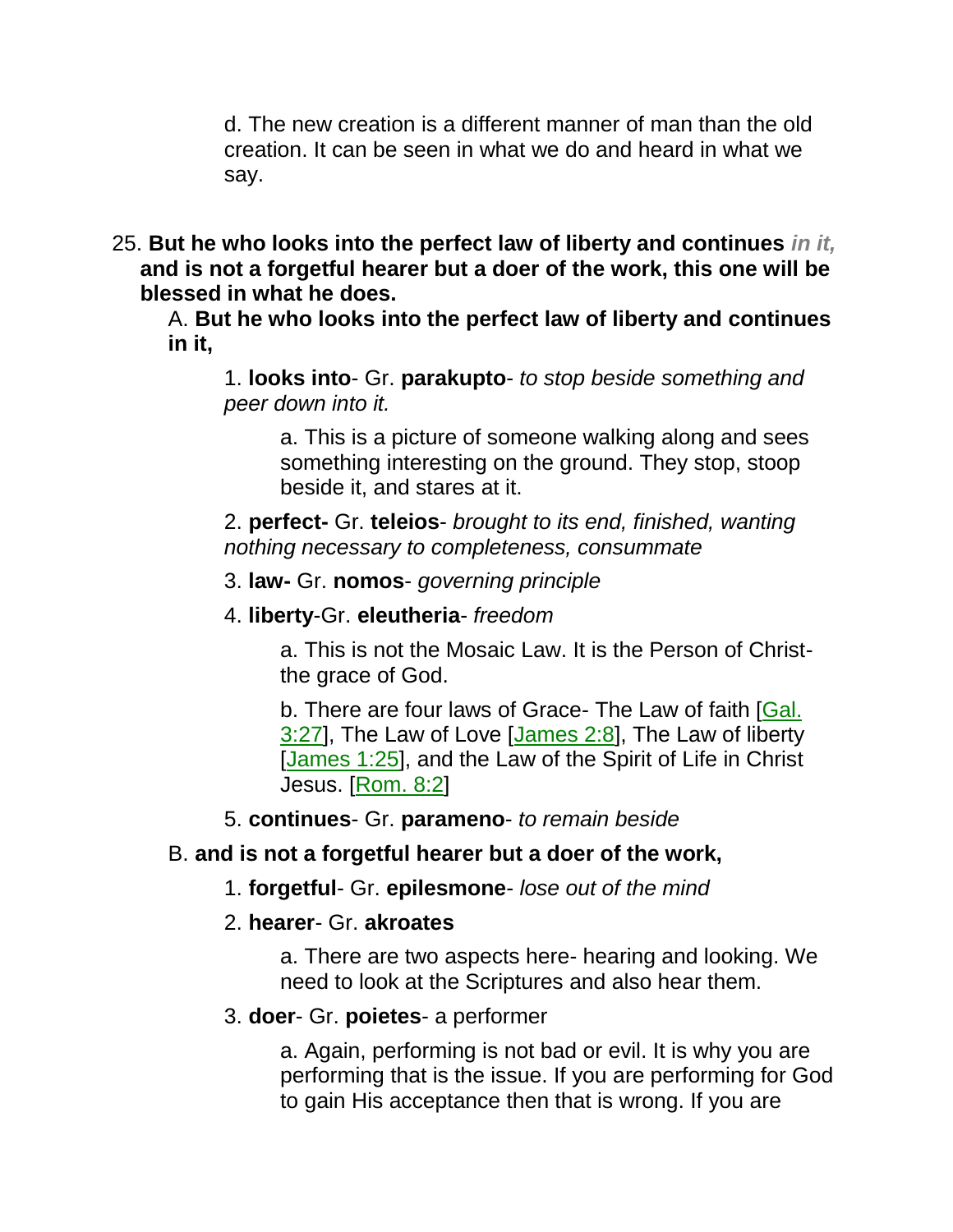performing from faith in who you are in what God has put within you then it is good.

#### 4. **work**- Gr. **ergon**

a. The goal of our salvation is not just to make us right before God. It is to be changed in order to be a witness to those lost in the world. We were left with a work to do for God. It is the Great Commission. Many in the grace movement are just focusing on our personal relationship with God, instead of encouraging us to do the work for God in this world tapping into the grace of God given to us.

b. We tend to get selfish and only focus on ourself or what affects us. Salvation is meant to not only affect us or be about us but have far reaching effect around us by our supernatural lifestyle.

#### C. **this one will be blessed in what he does.**

- 1. **blessed** Gr. **makarios** *blessed, happy*
- 2. **does** Gr. **poiesis** *a doing of a deed*

a. There are many blessings that come from sowing from God's grace. The first apple tree was placed in the garden. Adam did not plant it or help it grow. It was just provided for Adam. However, Adam had to take the seeds from that tree and sow it. He had to do something to see a further and richer harvest of grace. So it is in our life. There are some blessings that come to us direct from God without us doing anything, but if we will turn around and use those blessings and sow from that grace we received to others, then we will be blessed in our deed.

#### 26. **If anyone among you thinks he is religious, and does not bridle his tongue but deceives his own heart, this one's religion** *is* **useless.**  A. **If anyone among you thinks he is religious,**

- 1. **anyone**
	- a. James uses universal terms in this chapter. Some believe they are special and are exceptions to the Word of God. The Word of God is universal and its principles apply to all. It is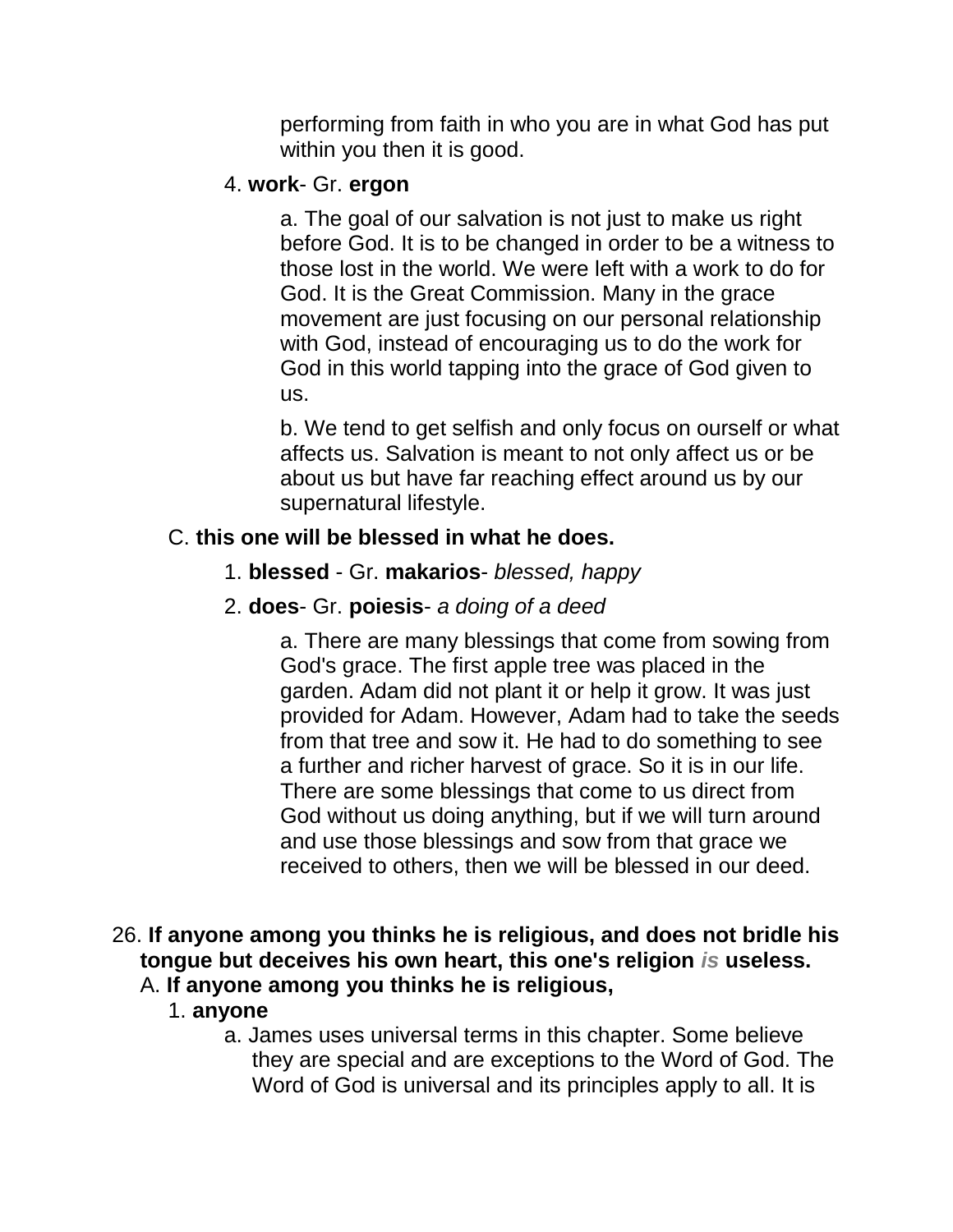deception to think that you are so special that the Word does not apply to you.

### 2. **among you**

- a. believers
- 3. **thinks** Gr. **dokeo** *to esteem, count on, be of the opinion of* a. Man's opinion and reckoning of himself is off target unless it
	- is guided and illuminated by the Holy Spirit.
- 4. **religious** Gr. **threskos-** *fearing or worshipping God, to tremble*
- B. **and does not bridle his tongue but deceives his own heart**
	- 1. **bridle-** Gr. **chalinagogeo** *to lead by a bridle, to guide, to bridle, hold in check, restrain*
		- a. James goes on to say that no man can bridle his tongue. This can only be done through the Holy Spirit.
	- 2. **deceives** Gr. **apatao** *to cheat, beguile, deceive*
		- a. Again, all deception is bad and harmful but self-deception is the worst!
		- b. The Word and Spirit are ways you can know if you are in self-deception. Your spouse also helps in this!
		- c. Here are areas where we can get self-deceived. 1Co\_3:18; 2Ti\_3:13; Jam\_1:22, Jam\_1:26; 1Jo\_1:8
	- 3. **heart** Gr. **kardia**
- C. **this one's religion is useless**
	- 1. **religion-** Gr. **threskeia-** *fearing or worshipping God, to tremble*
	- 2. **useless** Gr. **mataios-** *empty, vain, devoid of force, truth, success, result, of no purpose*
- 27. **Pure and undefiled religion before God and the Father is this: to visit orphans and widows in their trouble,** *and* **to keep oneself unspotted from the world.** 
	- A. **Pure and undefiled religion before God and the Father is this**
		- 1. **Pure** Gr. **katharos-** *clean*
		- 2. **undefiled** Gr. **amiantos** Gr. *not contaminated or sullied*
		- 3. **religion** Gr. **threskeia**
	- B. **to visit the orphans and widows in their trouble,**
		- 1. **visit** Gr. **episkeptomai-** *to look upon or after, to inspect, examine with the eyes, in order to see how he is, i.e. to visit, go to see one, to look upon in order to help or to benefit.*
			- a. Until you go see someone in their own environment can you